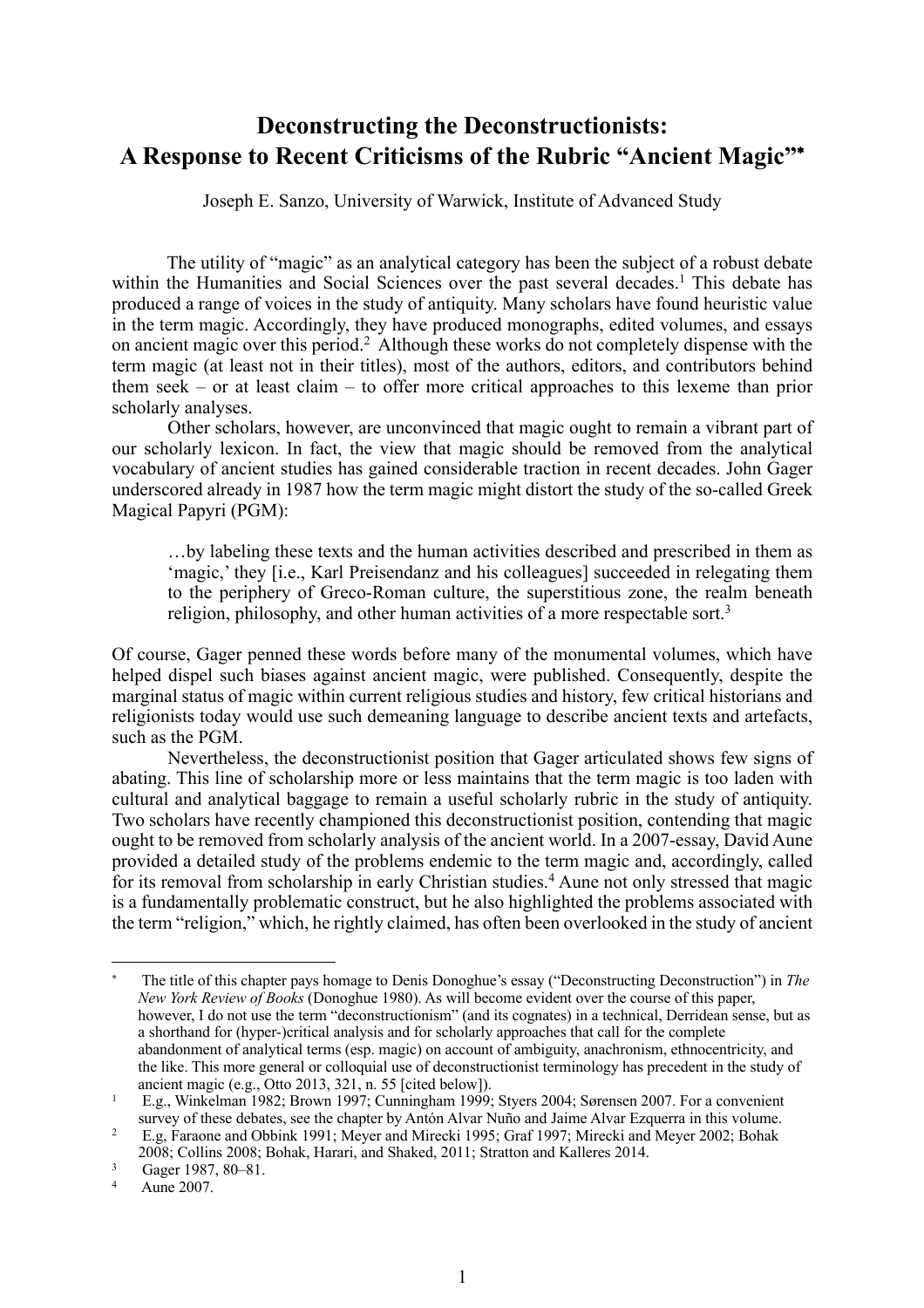magic.5 Aune concluded that scholars ought to replace the term magic with "sorcery," which, he contends, is not burdened with the same degree of ideological bias.<sup>6</sup>

This 2007-study marked a radical departure from Aune's widely influential essay, "Magic in Early Christianity" (1980), in which he advocated for what might be usefully described as a deviance approach to magic:

…magic is defined as that form of religious deviance whereby individual or social goals are sought by means alternate to those normally sanctioned by the dominant religious institution…Religious activities which fit this first and primary criterion must also fit a second criterion: goals sought within the context of religious deviance are magical when attained through the management of supernatural powers in such a way that results are virtually guaranteed.7

In this earlier instantiation of Aune's thoughts on magic, the term was thought to possess heuristic utility – albeit only in dialogue with culturally specific notions of acceptable religious behaviour and when it refers to acts achieved by means of "virtually guaranteed" mechanisms of "supernatural powers."8

In 2013, Bernd-Christian Otto penned an important essay that also called for the removal of the term magic from scholarship on antiquity.<sup>9</sup> Otto correctly underscored many of the problems associated with magic, including its ambiguous use by scholars<sup>10</sup> and its long history of devaluing religious beliefs outside the acceptable boundaries of elite religious discourse.<sup>11</sup> He concluded that magic should be replaced as an analytical category by "[a] critical interpretation of the concept of 'religion' accompanied by modern interpretations of the concept of 'ritual' and subordinate functional terms (describing ritual goals such as 'divination,' 'healing,' 'binding,' etc.)…"12 For Otto, therefore, the concepts "religion" and "ritual" – albeit only when critically engaged – provide better alternatives to magic. By disassociating magic from its associative constituent parts, Otto aligned himself with the methodological position that Jonathan Z. Smith promoted nearly two decades earlier (1995):

We have better and more precise scholarly taxa for each of the phenomena commonly denoted by 'magic,' which, among other benefits, create more useful categories for comparison. For any culture I am familiar with, we can trade places between the corpus of materials conventionally labeled 'magical' and corpora designated by other generic terms (e.g., healing, divining, execrative) with no cognitive loss.<sup>13</sup>

For Smith (and Otto), more specific categories of function, such as healing and divination, are preferable because they do not carry the same pejorative connotations and taxonomic limitations as the term "magic." Otto's deconstructive analysis ultimately led him to adopt a "historicizing" approach to magic. This approach consists of tracing the history of the

 $\frac{5}{6}$  On this point, see Sanzo 2013, 357–58.

<sup>6</sup> Aune 2007, 293-94.

 $\frac{7}{8}$  Aune 1980, 1515.

It is also worth noting that, within Aune's governing taxonomy, magic constitutes a particular "species" of the "genus" religion (Aune 1980, 1516).<br>
Otto 2013.<br>
<sup>10</sup> Otto bighlights this ambiguity dimension

<sup>10</sup> Otto highlights this ambiguity dimension of "magic" to an even greater degree in Otto 2017. In this latter work, he addresses the broader problem of "critical categories" in the study of religion, with a particular emphasis on "religious individualization." For a more detailed critique of Otto's approach in this article, see the Conclusions (esp. n. 85) below.<br><sup>11</sup> Otto also appropriately highlights, however, that μαγεία/*magia* (and their cognates) could be used in a

positive sense (Otto 2013, 315).<br>
<sup>12</sup> Otto 2013, 320–321.<br>
<sup>13</sup> Smith 1995 16–17

Smith 1995, 16-17.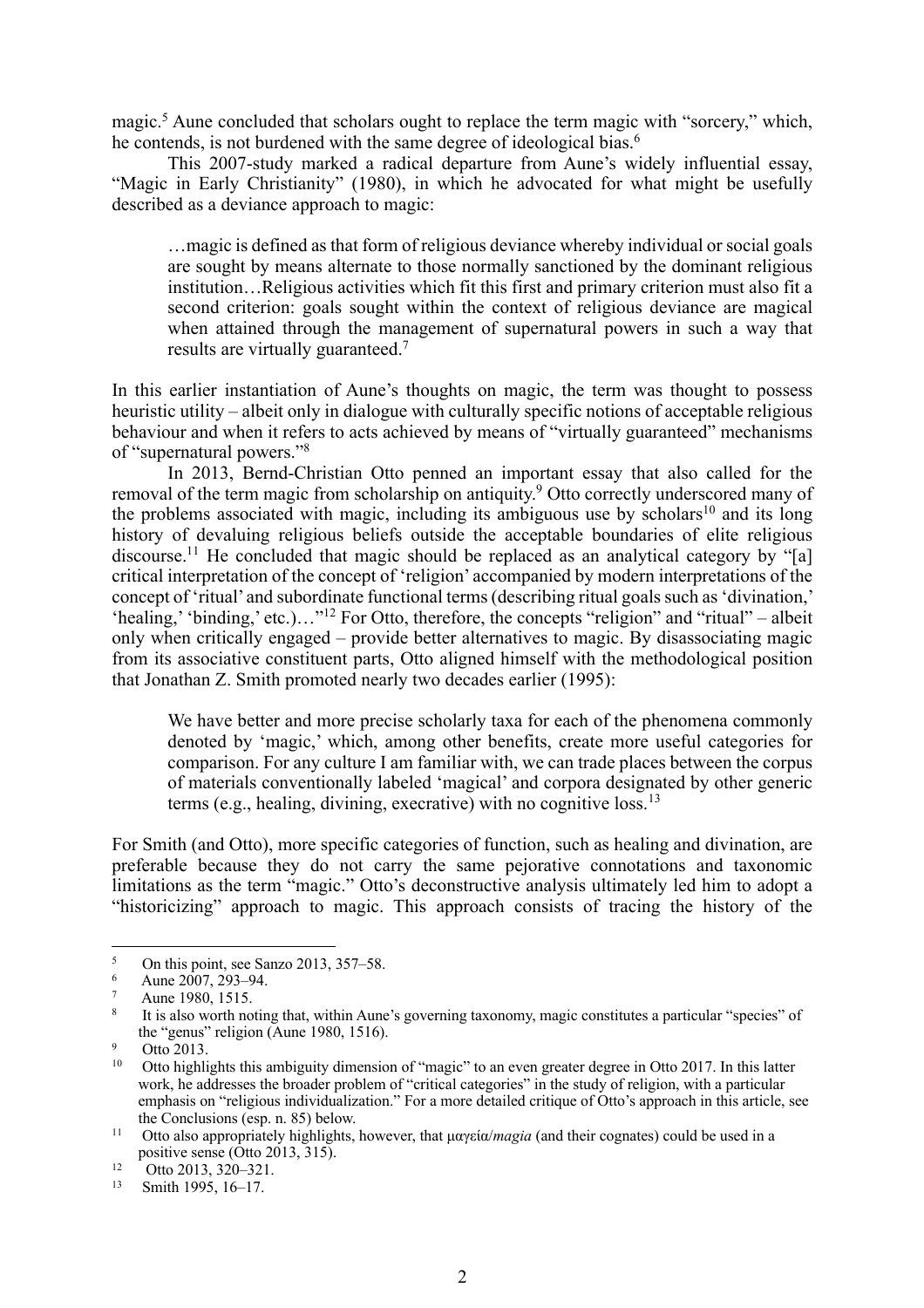"concept" "magic," examining how particular writers used terms for "magic" (e.g., μαγεία), especially in light of what he calls the "discourse of exclusion" (i.e., using "magic" in its negative sense) and the "discourse of inclusion" (i.e., the self-referential use of "magic" terminology). $14$ 

In 2014, David Aune entered once again into this discussion, publishing a theoretical chapter on magic in the *Festschrift* for John H. Elliott.<sup>15</sup> In keeping with his position from 2007, Aune argued here that "magic" ought to be removed from the field of early Christian studies. In contrast to his 2007 essay, however, Aune concluded in this more recent piece that the practices and texts typically regarded as "magical" should not be labelled "sorcery," but should fall under the rubric "ancient religion" – a concept that the scholar must disaggregate.<sup>16</sup> He writes, "[i]t is more important to focus on the individual components of the complex reality of ancient religion, including prayer, ritual, exorcism, curse tablets, divination and the like."17 Although Aune advocated in this 2014 essay a more ritually and materially oriented list of religion than the functional lists of magic found in Smith and Otto, Aune joins those scholars in promoting a methodology whereby the items typically deemed magical are disaggregated into their respective "religious" components.

These studies collectively not only pose a considerable challenge to the scholarly use of the term "magic," but they also agree that disaggregating the practices and functions typically classified under the category magic provides a valid methodological alternative. Whilst there is much to commend in these studies, I find that their conclusion to abstain from using the term magic in scholarship is ultimately unhelpful. By contrast, I will argue that magic should in fact be kept as one of our heuristic categories in the study of antiquity. Of course, I contend that, like all categories of scholarly analysis, magic must be continually subjected to critical reflection and scrutiny, so that we might uncover further biases and distortions of the evidence attached to it.18

## **1. Magic: A Problematic Category**

It is necessary to stress at the outset of this section that most of the criticisms levelled against "magic" in the studies of Aune, Otto, Smith and others are beyond dispute. For instance, many of the assumptions, which have long been associated with "magic," fail to do justice to the complexities of ancient religious life. The Augustinian/Durkheimian distinction between private and public rituals – which, within the scholarly tradition, corresponds to magic and religion respectively – does not accurately reflect all the social realities of antiquity.<sup>19</sup> For instance, Andrew T. Wilburn's archaeological analysis of the curse tablets from the Ballesta necropolis in Empúies (Spain) demonstrates that these objects were deposited in cinerary urns before or during inhumation.<sup>20</sup> Accordingly, the deposition of these curse tablets required the participation (on at least some level) of the families of the deceased who were placed in the urns. This social setting thus challenges facile notions of the public (religion)/private (magic)

 <sup>14</sup> Otto 2013, 319–39 (cf. Otto 2017, 44–50). Otto provides a more detailed historiographical sketch of magic in the published version of his dissertation (Otto 2011).<br>
<sup>15</sup> Aune 2014.<br>
<sup>16</sup> Despite their overlapping ideas, Aune does not cite Otto in his essay.<br>
<sup>17</sup> Aune 2014, 24.<br>
<sup>18</sup> The argument presented in this essay has ma

<sup>18</sup> The argument presented in this essay has many points of resonance with (prior) scholarly discussions. Alongside the literature cited throughout this essay, the reader is especially encouraged to examine

Bremmer 1999; Johnston 2003; Frankfurter 2019.<br><sup>19</sup> The private/public distinction was central to St. Augustine's view of magic. For a discussion, see Markus 1994. Such a view also has difficulty accounting for ostensibly "magical" rituals performed on behalf of groups more generally. On this point, see Mair 1972, 225.

<sup>&</sup>lt;sup>20</sup> Wilburn 2013, 219–53.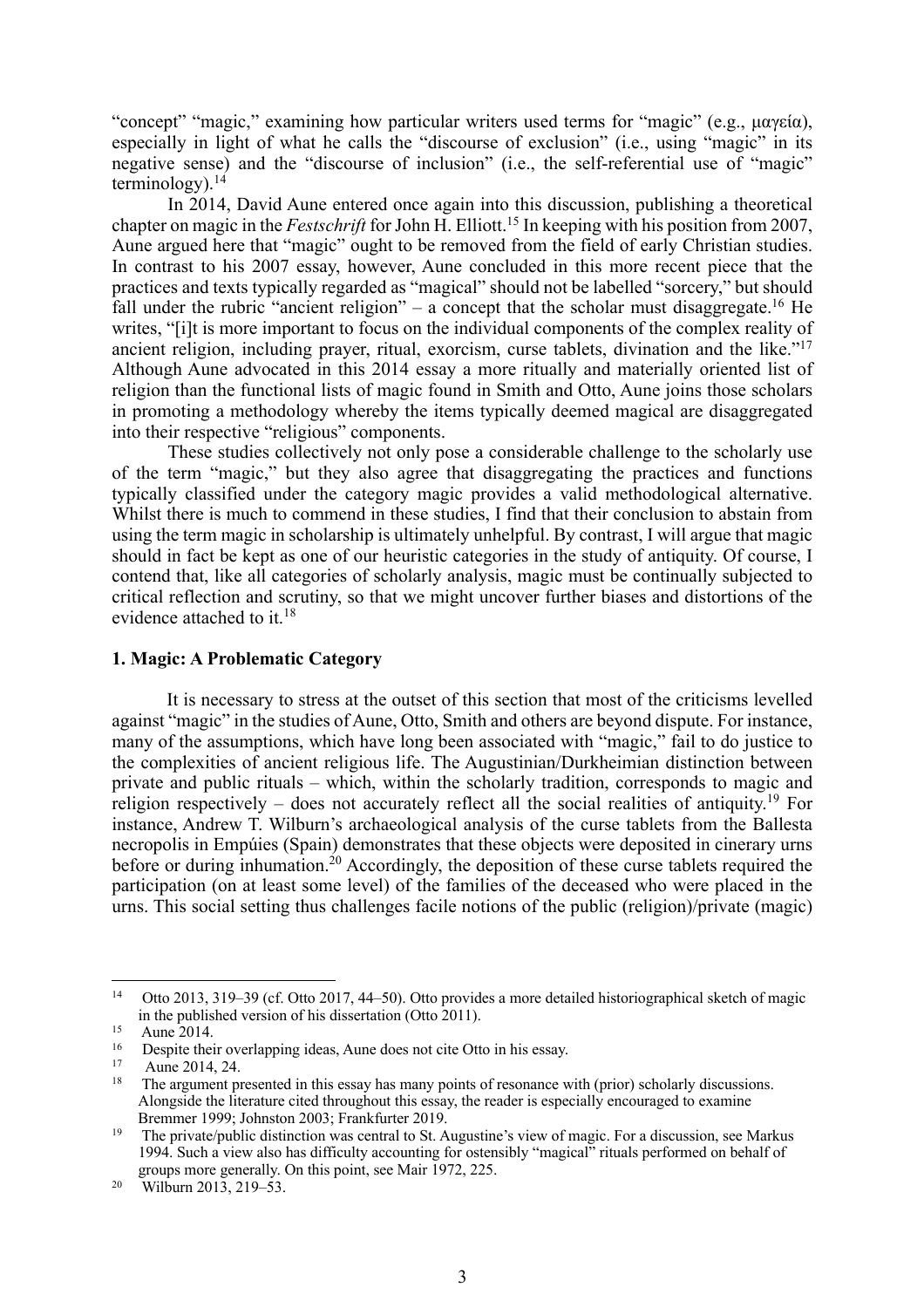distinction.<sup>21</sup> In addition, it has long been stressed that the simple supplicatory (= religion) vs. manipulative (= magic) dichotomy, for which Frazer famously advocated, fails to capture accurately the divisions of ancient ritual practice.<sup>22</sup> To this end, many ostensibly "magical" artefacts cite the Lord's Prayer – the epitome of "religious" supplication – as the primary or only authoritative tradition in their spells.23

Moreover, as I have noted above, magic – and ancient terms that scholars have linked with the English word (and its equivalents in other modern languages) – has been used to denigrate practices ancient writers and modern colonialists attempted to suppress and marginalise. Such "discourses of ritual censure" have taken a variety of forms, even in antiquity.24 As Michelle Salzman has demonstrated, Christian emperors – beginning already in the fourth-century C.E. – ushered in a new age of castigating traditional Roman rituals under rubrics, such as *superstitio*. <sup>25</sup> Moreover, David Frankfurter, drawing cross-culturally on the work of Robert Redfield, has argued that specific rituals, which were a normal part of local religion, could be recast as deviant or magical once they appeared in global or central contexts.26 In addition to such temporal and spatial considerations, Kimberly Stratton has demonstrated that magic could, under certain cultural conditions, be used as a tool for slandering and prohibiting various types of female knowledge and rituals<sup>27</sup> – though we must acknowledge along with Annette Yoshiko Reed that the overarching gendered stereotype of ancient magic is largely dependent upon scholarly projections of misogyny onto the premodern world.28 Perhaps more counterintuitive is the fact that objects, which scholars have labelled magical (e.g., amulets and spells), occasionally organise other ritual practices considered harmful or detrimental under rubrics, such as μαγεία, φαρμακεία, and the like.29 For instance, Leiden, Ms. AMS 9 (a.k.a. P. Anastasy 9), a sixth-to-eighth century C.E. Coptic codex that includes spells for healing, protection, and exorcism, condemns as "evil" (πονιμρος) those who practice "sorcery" (μπτρεφρεϊκης), "invocations" (μπτρεφμογτε), and other harmful rituals. <sup>30</sup> This litany of discourses clearly demonstrates that magic and magician – and the ancient terms related to them in scholarly practice – by no means represent culturally neutral, unbiased, or unproblematic categories.

<sup>&</sup>lt;sup>21</sup> What is more, it is even possible that the efficacy of curses, for instance, was sometimes partially contingent upon its partial revelation or "semi-public" nature (Wilburn 2013, 261–63).

<sup>&</sup>lt;sup>22</sup> E.g., Frazer 1911, 220–23 (cf. M. Weber 1997, 28 [original 1922]). For discussion of magic as manipulation in early ecclesiastical texts, see Remus 1982, 134-36.

<sup>&</sup>lt;sup>23</sup> E.g., P. Schøyen I 6; P. Oxy. LX 4010; BGU III 954; P. Duk. inv. 778; Athens Nat. Mus. nr. 12 227. For discussion of the use of the Lord's Prayer on amulets, see Sanzo 2014, 47–51; de Bruyn 2017, 157–65. R. Greenfield is thus incorrect and merely recapitulates the rhetoric of certain ecclesiastical leaders, when he writes: "[magic is] a form of religious belief and activity which did not conform to the doctrinally defined dominant orthodoxy Christianity; it was essentially associated with the demons and/or with the notion of automatic control of desired outcome or response" (Greenfield 1995, 118).

<sup>&</sup>lt;sup>24</sup> For the term "discourse of ritual censure," see Frankfurter 2005, 257.

 $\frac{25}{26}$  Salzman 1987.<br><sup>26</sup> Frankfurter 1997.

<sup>&</sup>lt;sup>27</sup> Stratton 2014.<br><sup>28</sup> Reed 2014. It is important to note that Stratton is also quite nuanced in her account, highlighting instances of both female and male witchcraft accusations (Stratton 2014).<br>For a fuller treatment of this phenomenon, see Sanzo 2019a.

<sup>29</sup> For a fuller treatment of this phenomenon, see Sanzo 2019a. 30 Leiden, Ms. AMS 9, 1r, 1–13. For the *editio princeps*, see Pleyte and Boeser 1897, 441–79. The pagination of this artefact does not agree with Richard Smith, who paginated this artefact incorrectly. I have paginated this manuscript in consultation with images of the original manuscripts provided online by the Rijksmuseum van Oudheden (http://www.rmo.nl/collectie/zoeken?object=AMS+9). I would like to extend my gratitude to Jacques van der Vliet, who confirmed my readings of the online images through an inperson examination. On the dating of this artefact, see Petrucci 1995, 10; Szirmai 1999, 43 n. 6. It is also possible that it was part of a monastic library (de Bruyn 2017, 87).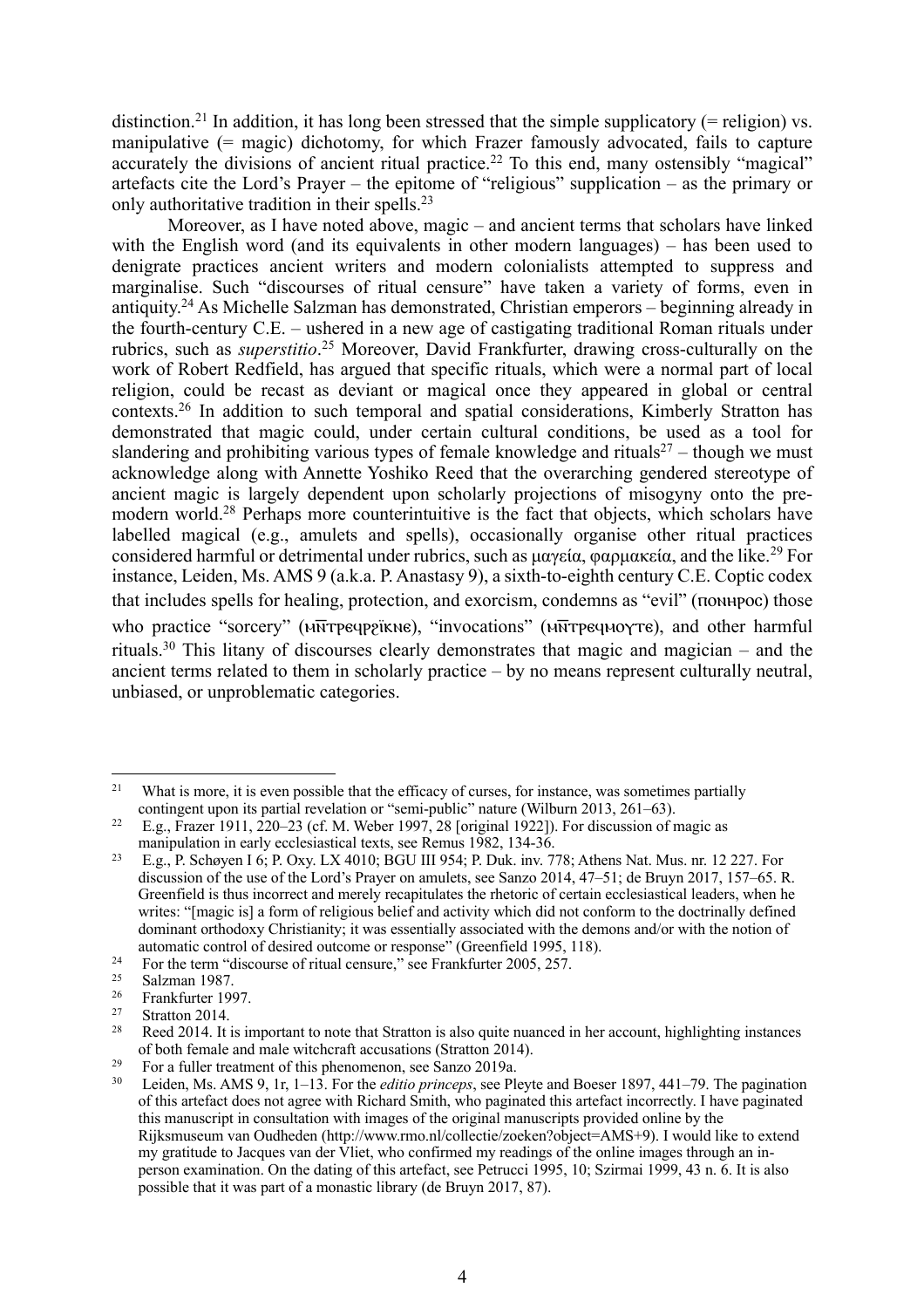#### **2. The Problems with the Alternatives to Magic**

Highlighting the analytical limitations endemic to magic and its cognates, however, ought also to bring into sharper relief the problems inherent in the proposed alternatives to magic in these and other studies. Many scholars have avoided magic in favour of other terms to describe artefacts and practices that have traditionally been labelled magic. Perhaps most importantly, Marvin Meyer and Richard Smith have proposed the rather influential lexeme "ritual power" as an alternative to magic.<sup>31</sup> Yet, merely altering the terminology in this way does little to offset the problems and biased perspectives we inherit. What was "ritual power" in antiquity? Which practices did or, perhaps more significantly, did not involve "ritual power" in antiquity? In light of the facile nature of this new lexeme, it is not surprising that Meyer and Smith's volume was not only titled *Ancient Christian Magic*, but the corporal limits of their book were also restricted to objects that had previously been associated with "magic."32 In the end, "ritual power" is little more than a euphemism for "magic."

The intersection of ancient and modern terminology has also been a site for taxonomic reflection – and confusion – and for offering potential alternatives to magic. Many scholars have wedded magic with ancient terminology, such as μαγεία, as a matter of intuitive reflex*.* As it relates to the canonical Acts of the Apostles, for instance, New Testament commentators have habitually translated, referred to, and analytically framed Simon's μαγεία as "magic" (Acts 8:9–24).33 But μαγεία is *not* "magic."34 I would argue that the English "magic" (or the rough equivalent in other modern languages) is especially inappropriate for the Simon narrative because his stated practices hardly resemble anything we would call "magic" or a witchcraft accusation: the text does not mention any ritual objects or practices; Simon is not said to have manipulated any divinities or anything of the sort; and his actions were not considered deviant (by the audience in the narrative), but were *publicly* praised. If anything, μαγεία in this text is more closely linked to charlatanry, spectacle, or inferior (ritual) activity (in comparison with Philip);<sup>35</sup> Peter ultimately condemns Simon for his monetary improprieties (Acts 8:18–24).<sup>36</sup> We must, therefore, always bear in mind that, despite their etymological relationship and occasional overlaps (see below), magic and μαγεία are not identical.

In response to the differences between modern and ancient conceptions of illicit ritual, other scholars have preferred to retain the ancient terminology (i.e., using the native words in the ancient text [e.g., μαγεία or φαρμακεία] instead of terms, such as "magic" and "sorcery"). Although there are many research questions for which the use of native terminology is viable (and perhaps even preferable), Jan Bremmer's words about the use of native Greek terminology in scholarly analysis are apt: "[t]he exclusive use of Greek terms may suggest an absence of the modern world, but one's own cultural framework will inevitably serve as a point of

<sup>&</sup>lt;sup>31</sup> Meyer and Smith 1995 (rev. ed. 1999). The notion of ritual power also plays a considerable role in Lesses 1998.

<sup>&</sup>lt;sup>32</sup> On the presence of "magic" behind our collections of ancient sources, see, for instance, Versnel 1991; Frankfurter 2019, 10. In the interest of full disclosure, Richard Smith personally communicated to me that it was the original publisher (Harper San Francisco) that insisted on the title *Ancient Christian Magic*. 33 The scholarly literature tying the Simon in Acts to "magic" is immense. See, for instance, the following

monographs: Garrett 1989, 61–87; Heintz 1997; Klauck 2003, 13–30. See also Stratton 2007, 98; Twelftree 2009. In addition to the noun μανεία, the redactor also uses the verb μανεύω (Acts 8:9).

<sup>&</sup>lt;sup>34</sup> On the problems with confusing μαγεία with "magic," see Frankfurter 2019, 4; Aune 2007, 236–49; Graf 1997, 26 (and several other places). Rather interestingly, Otto translates μαγεία as "magic" (with scare quotes) several times in his essay. For instance, as part of his historicising analysis of magic, he asks the following question about the "self-referential" use of μαγεία in the PGM: "[w]hy did the authors of the PGM employ the concept of 'magic' as a self-referential term?" (Otto 2013,  $337$ ).<br>I would argue, therefore, that the English word "magic" is not the best term for this kind of activity.

<sup>&</sup>lt;sup>35</sup> I would argue, therefore, that the English word "magic" is not the best term for this kind of activity.<br><sup>36</sup> On the problems with understanding Acts more generally through the lens of magic, see Sanzo 2019b, 198– 202. To be sure, the association of illicit ritual practice with avarice and other dubious financial practices was widespread in antiquity (e.g., Plato, *Respublica*, 2.364; Sophocles, *Antigone*, 1055; Cicero, *Divinatione*, 1.58; Josephus, *Antiquitates*, 6.48; 18.65–80). Nevertheless, the redactor does not directly connect the μαγεία with Simon's financial misdeeds.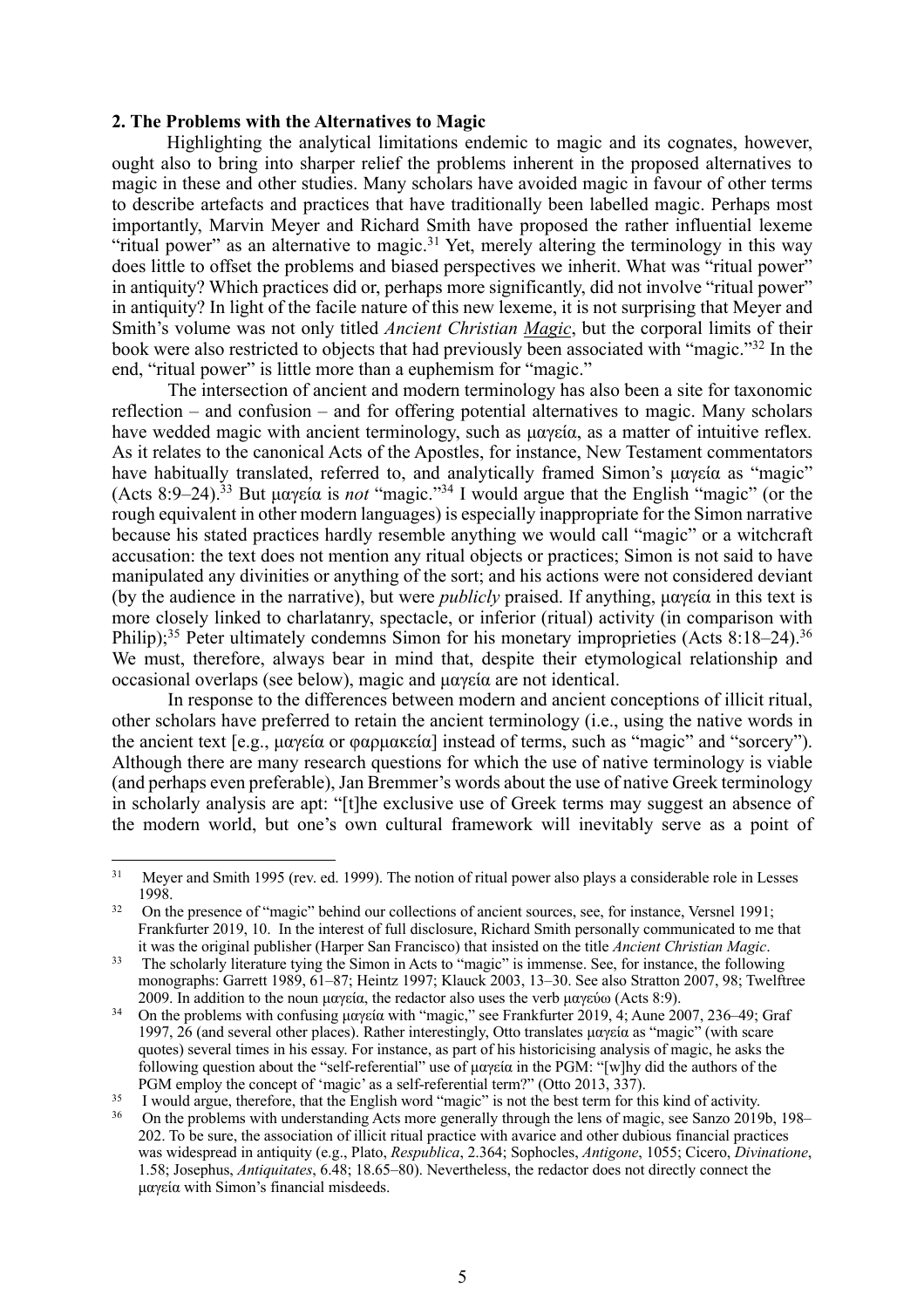reference."37 In other words, this approach can mask scholarly presuppositions about antiquity, giving an air of objectivity whilst tacitly organising analysis around contemporary biases. At the same time, this approach has the potential to stifle comparative analysis by obscuring with ancient language meaningful conceptual parallels between the ancient Mediterranean and other times, locations, and cultures. We would do well to attend to the work of historian Victoria Bonnell on comparison, in which she distinguishes between the analytical use of comparison (i.e., oriented around similar kinds of individuals/groups at a particular period of time) and the illustrative use of comparison (i.e., attempting to illuminate a broader idea, concept, or model that transcends specific groups or a particular time period).38 One assumes differences between the various groups and practices in the latter illustrative mode. Drawing from the work of Bonnell and Jonathan Z. Smith, David Frankfurter has usefully summed up the values and limitations of this illustrative use of comparison:

We engage in it for the greater understanding of human society. For this kind of *illustrative* comparison our own specialty areas – through which we investigate patterns comparatively – really constitute a kind of ethnographic fieldwork for the larger understanding of religion. We do not, of course, delude ourselves with the impression that the patterns exist apart from their *heuristic* function in making sense of religion in context or that they grasp in any way the totality of content or experience. They simply aid us in making sense of phenomena and in bringing our observations to new situations.<sup>39</sup>

Indeed, as I will highlight in more detail below, ancient and modern categories of licit and illicit ritual do in fact *partially* overlap, thus imbuing the term "magic" with some explanatory power for certain research questions.

To be sure, many of the scholars calling for the end of the category magic are well aware of the problems with other categories and rubrics, especially their primary replacement category, religion. In addition to the many classic essays of Jonathan Z. Smith on the category religion<sup>40</sup> and Aune's 2007 essay, in which he simultaneously deconstructed both magic and religion, Otto's 2013 article also emphasised the analytical problems with religion in a concessionary footnote. Given the importance of this footnote, I will cite it *in toto*:

Of course, one could argue that the concept of 'religion' implies problems similar to those of 'magic'; likewise, 'religion' is characterized by fuzzy semantics, implicit judgments, and a long and diverse history; it provoked, similarly, an ongoing academic dispute offering no final answers. As a matter of fact, no academic term is able to survive the critical analysis of a postmodern deconstructionist; monolithic, well-defined concepts have become (quite rightly) extinct alongside the burial of the phenomenological school and its grand narratives. However, one has to make choices: it seems reasonable to argue that some terms are (in a quite pragmatic sense) *better* than others. 'Religion,' with a loose working definition of *belief in spiritual beings*, is no doubt applicable in Classical Antiquity (and is, in fact, usually applied in this sense in Classical Studies). Bringing in the concept 'magic' while analyzing ancient sources evokes the well-known arsenal of theoretical problems implied in the terminological dualism of 'magic' and 'religion.' Thus, instead of working with two problematic concepts the distinction of which may forever remain unclear, it seems reasonable to stick to the more established (and less disputed) term and discard the other. In the end, this is a pragmatic decision which cannot be ultimately justified; however, as this paper

 $rac{37}{38}$  Bremmer 1998, 12.<br>Bonnell 1980.<br> $rac{39}{38}$  Erankfurter 2012.

<sup>&</sup>lt;sup>39</sup> Frankfurter 2012, 88 (emphasis in original).<br><sup>40</sup> E.g., Smith 1980; Smith 1998. See especially his collected essays in Smith 2004.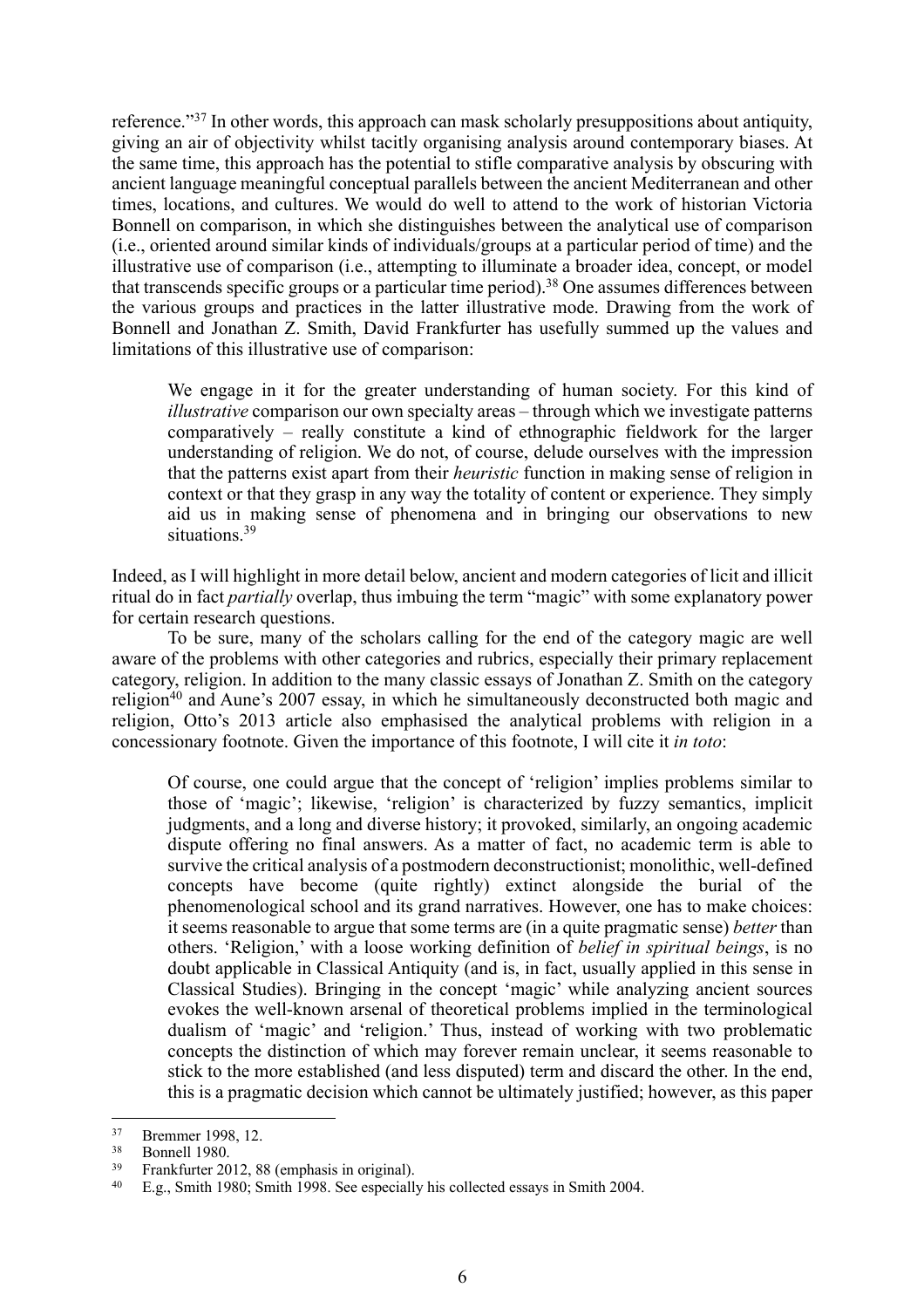will show, the methodological approach proposed here can actually help to make better sense of the ancient sources and, thus, contribute to academic progress.<sup>41</sup>

It is useful to unpack Otto's rather helpful summary of the problems associated with definition in the Humanities and Social Sciences more generally since it raises fundamental questions about his (and Smith's and Aune's) methodological objections to magic. First of all, Otto appropriately underscores that most of the analytical categories scholars take for granted have been thoroughly deconstructed. In addition to "religion" and its contiguous sub-categories – such as Christian, Jewish, and Gnosticism – the terms that scholars have destabilised (for ancient studies) include: ritual;<sup>42</sup> identity;<sup>43</sup> experience;<sup>44</sup> text;<sup>45</sup> author;<sup>46</sup> and history.<sup>47</sup> It is difficult to imagine a study of antiquity, however, that does not use – or conceptually rely upon on some level – one or more of these and other "problematic" rubrics.

More to the point, although he alludes to the analytical shortcomings of religion, Otto claims that religion is "less disputed" than magic. This claim inappropriately downplays the growing sentiment in the field of religious studies that religion constitutes an inherently biased category and, according to some, should thus be removed from scholarly analysis. Already in 1962, Wilfred Cantwell Smith's classic tome, *The Meaning and End of Religion*, argued that religion inappropriately oriented the scholarly discourse in favour of systems instead of feelings.<sup>48</sup> Talal Asad contended that religion – at least in the individualistic and definable way we currently conceive of it – is a post-Reformation-era product.<sup>49</sup> Even Randall Styers's interesting critique of the category magic, which Otto cites with verve, is ironically based in large measure on Timothy Fitzgerald's similar deconstructive analysis of religion.<sup>50</sup>

It is difficult to overestimate the impact of religion in the promotion of colonial ideals and thereby in the construction, maintenance, and defence of modern secular society.<sup>51</sup> In this vein, Otto's claim that magic is particularly problematic because it necessarily involves another category (i.e., "religion") is not only disputable in and of itself,<sup>52</sup> but it is also misleading since it fails to account for the historical linkage between the categories "religion" and "secularism" that many scholars have stressed. Asad writes, "…'religion' is a modern concept not because it is reified but because it has been linked to its Siamese twin 'secularism.'"53 More recently, Craig Martin has expressed his concern with the intrinsically binary nature of the term religion:

The norms [associated with the term religion] typically adhere to or are inherent in binary schemas, wherein two opposing terms are conceived as properly or essentially distinct, either *de facto* or *de jure*: for example, religion vs. magic; religion vs. superstition; religious experience vs. organized religion; individual religion vs. institutional religion; outward ritual vs. inward sincerity; reasonable religion vs. fundamentalist religion; church vs. the state; religion vs. politics; religion vs. the secular; the private sphere vs. the public sphere; religion vs. spirituality; religious faith

<sup>41</sup> Otto 2013, 321, n. 55.<br>42 See Grimes 2000, 250

See Grimes 2000, 259–270. On the problems with identifying "ritual" in archaeological fieldwork, see e.g., Brück 1999.<br>
43 See Brubaker and Cooper 2000.<br>
44 Fitzgerald 2000a.<br>
45 See Clark 2004, 130–55.<br>
46 E.g., Woodmansee 1984; Malina 2014.<br>
5 See e.g., Clark 2004, 9–28; 86–105.<br>
5 Smith 1962.<br>
48 Smith 1962.<br>
49 Asad 1993 27

<sup>&</sup>lt;sup>49</sup> Asad 1993, 27–54.<br><sup>50</sup> Styers 2004, 11 (cf. Fitzgerald 2000b). For the impact of Styers on Otto, see Otto 2013, 317, 318.<br><sup>51</sup> As Fitzgerald noted, "[t]he category religion is at the heart of modern western capitalis

mystifies by playing a crucial role in the construction of the secular, which to us constitutes the selfevidently true realm of scientific facticity, rationality, and naturalness" (Fitzgerald 2000b, 3).

<sup>52</sup> Bremmer 1999, 9–12.

<sup>53</sup> Asad 2001, 221.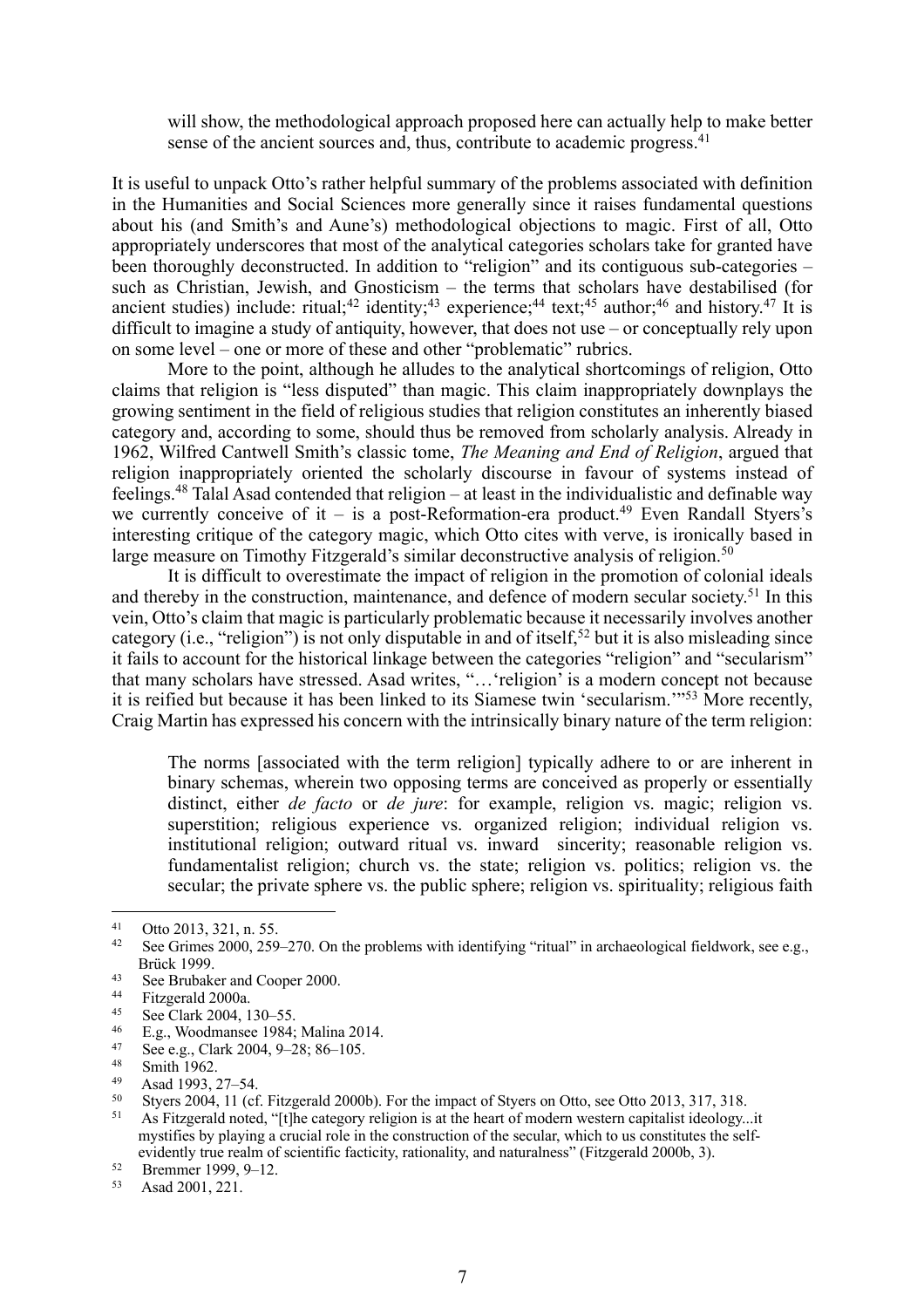vs. scientific knowledge; revealed knowledge vs. empirical knowledge; etc.<sup>54</sup>

This expanded list of binaries – of which religion is a contrasting component – ought to make it clear that Otto's critique of magic on the basis of its binary quality equally applies to religion and, therefore, should also preclude him from using the latter term.55

But it is not only modern theorists of religion that have advocated for religion's removal from scholarship. Given the significant role the category religion has played in the construction of modern political and economic systems and sensibilities, scholars have questioned its utility specifically for the study of antiquity. Aune raised questions in 2007 about the explanatory power of religion for ancient studies on the grounds that religion did not constitute a discrete domain of Graeco-Roman antiquity: "[w]hat modern scholars call 'religion' was embedded in ancient Greek and Roman culture to such an extent that it is impossible to disentangle the one from the other."56 This critique of the category religion has not gone out of style in scholarship on antiquity. In fact, Brent Nongbri has recently devoted an entire monograph to the subject of religion's numerous anachronistic biases and assumptions with respect to the study of the ancient Mediterranean world.<sup>57</sup> Whether or not one agrees that religion ought to be removed from the scholarly study of antiquity – I personally do not – it is clear that religion is susceptible to the very same critiques of anachronism as magic.

Otto's particular definition of the term "religion" (i.e., religion as belief in "spirit beings") also requires critical reflection. The isolation of belief as the primary definitional criterion for religion is not merely anachronistic; ironically, it also orients analysis around the very same Protestant proclivities that constructed magic as a foil for religion (i.e., [Protestant] religious beliefs in contrast to [Catholic] magical rituals).<sup>58</sup> What is more, religion – if it is characterised as belief in "spirit beings" – is also a generic category that, if applied to antiquity, encompasses virtually the entire corpus of ancient primary source material. $\frac{5}{5}$ 

To be sure, Aune (2014) and Otto – drawing on Smith – mitigate the dangers of this potential pitfall by advocating for an atomising approach, whereby "ancient religion" (including "magic") is disaggregated into a series of discrete rubrics, such as healing, protection, exorcism, and curse tablets. Yet, this approach is not without its own theoretical and methodological problems. The automatic impulse to sub-divide practices according to function or specific ritual practice *can* distort our understanding of antiquity by fragmenting domains that some ancients considered unified. Natalie Zemon Davis has appropriately warned against such fragmentation:

[we should] examine the range of people's relations with the sacred and the supernatural, so as not to fragment those rites, practices, symbols, beliefs and institutions which to villagers or citydwellers constitute a whole. We consider how all of these may provide groups and individuals some sense of the ordering of their world,

<sup>54</sup> Martin 2015, 297–98.<br>55 On the binary quality of most of our analytical vocabulary, see Frankfurter 2019, 11.<br>56 Aune 2007, 235.<br>57 Nongkri 2013, Although the majority of this book leads and to conclude that scholars

<sup>57</sup> Nongbri 2013. Although the majority of this book leads one to conclude that scholars ought to abandon the category "religion" in the study of antiquity, Nongbri changes course in the end of his study, arguing for a "more informed" way of discussing this category (Ibid., 154–159). Simon Price has also highlighted problems with the term "religion" in the ancient Greek world (Price 1999). Likewise, Jan Bremmer has written, "…religion was not yet conceptualized as a separate sphere of life in the Greco-Roman period and the term 'religion' only received its modern meaning in the immediate post-Reformation era, when the first

contours of a separate religious sphere started to become visible" (Bremmer 1999, 10).<br>
58 On the role of Protestantism in the construction of the religion–magic binary, see e.g., Thomas 1971, 51–<br>
77; Thomas 1975, 96; Smi

<sup>&</sup>lt;sup>59</sup> Even letters written for practical concerns, such as P. Oxy. 46. 3314, include prayers and use expressions, such as "divine providence." For a useful discussion of this object, see Blumell 2012, 28.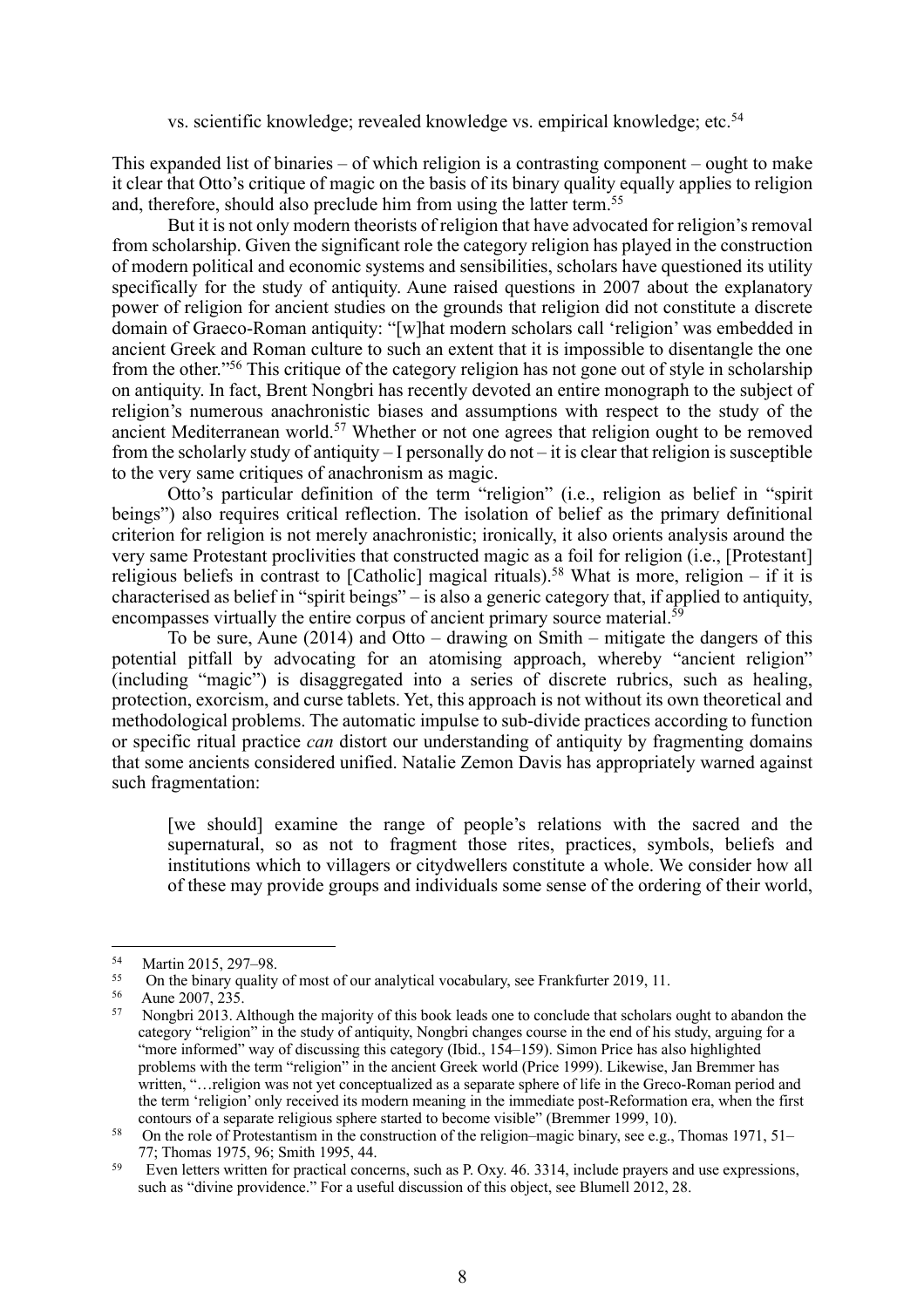some explanation for baffling events or injustice, and some notion of who and where they are.<sup>60</sup>

Davis' words are particularly apt since several artefacts reveal that ancients grouped together various ritual practices.

In fact, at least on occasion, the practices and texts that make up our category "magic" were likewise organised under a single conceptual rubric in antiquity. As Michael D. Swartz has noted about Jewish magic, "...there is a great deal of formal cohesion among amulets, magical handbooks, and the like."61 The Greco-Egyptian magical materials likewise display a degree of "formal cohesion," especially when compared to other kinds of objects. Certain Egyptian scribal habits tend to be exclusive to – or at least uncommon outside of – the various texts and practices scholars deem "magical." For instance, the so-called *charaktêres* were commonly used in late antique curses, healing rituals, and apotropaic contexts, yet were uncommonly – if ever – used in contexts we would typically regard as "non-magical." $62$  There is, therefore, tremendous heuristic value in calling the *charaktêres* a "magical" practice.<sup>63</sup>

In close dialogue with the material evidence – and, for that matter, our modern taxonomies – certain texts primarily designed to dictate and manage normative behaviour reveal that the practices we consider "magic" were at times conceptually related in late antiquity. For instance, the text traditionally labelled Canon 36 of the Council of Laodicea states:

Those who are of the priesthood, or of the clergy, ought not be magicians, enchanters, numerologists, or astrologers; nor ought they make what are called amulets, which are chains for their own souls. Those who wear (amulets), we command to be cast out of the Church. 64

In this text, the ritual practices of "magicians" (μάγους), "enchanters" (ἐπαοιδούς), "numerologists" (μαθηματικούς), and "astrologers" (ἀστρολόγους) were related to the extent that they constituted a single threat and thus relegated to a single canon.<sup>65</sup> What is more, these diverse ritual experts were connected to the production and use of φυλακτήρια, a Greek term often translated as "amulet" (see above). To be sure, as Fritz Graf has deftly demonstrated, the taxonomic relationship between μαγεία and divination was not consistent throughout antiquity.66 Although practices associated with divination were in earlier periods generally thought to be distinct from μαγεία, they were linked under a larger demonological umbrella by Christian thinkers.67 The same holds true for the relationships between magic and other

<sup>&</sup>lt;sup>60</sup> Davis 1974, 312 (cited in Frankfurter 2005, 268–69).<br>
Swartz 2001, 190.<br>
<sup>62</sup> For a recent analysis of the *charaktêres* which stresse

<sup>62</sup> For a recent analysis of the *charaktêres*, which stresses its changes over time and across space, see Gordon 2014. See also Mastrocinque 2004, 92–98. For the ability of the *charaktêres* to reshape mundane objects as "magical," see Gordon 2015, 160.<br>
In this sense, Bronisław Malinowski's "coefficient of weirdness" has analytical utility – though, of course,

it must be constantly checked and reformulated in light of new insights into contemporary biases about the bizarre in antiquity (Malinowski 1935, 2:218–25). For the application of Malinowski's "coefficient of weirdness" to the study of ancient magic, see Wilburn 2012, 12–13; Frankfurter 2006, 15–19.

<sup>64</sup> Translation taken from Stander 1993, 64. On the problems with connecting this canon to a single Council of Laodicea, see Joannou 1962, 127–28; de Bruyn 2017, 39.

<sup>65</sup> On this point, see Sanzo 2019b, 216–17.<br>66 Graf 2011.

<sup>67</sup> Graf 2011, 133. It must be noted, however, that magic and divination have not always been closely connected in scholarship. Sarah Iles Johnston has stressed how magic figured much more prominently in colonial discourses. As a result, magic has played a significantly greater role in postcolonial scholarship. Johnston appropriately notes: "...because the practice of divination had never acquired the same dangerously exotic stamp as had magical practices, and because the term 'divination' had never acquired as deeply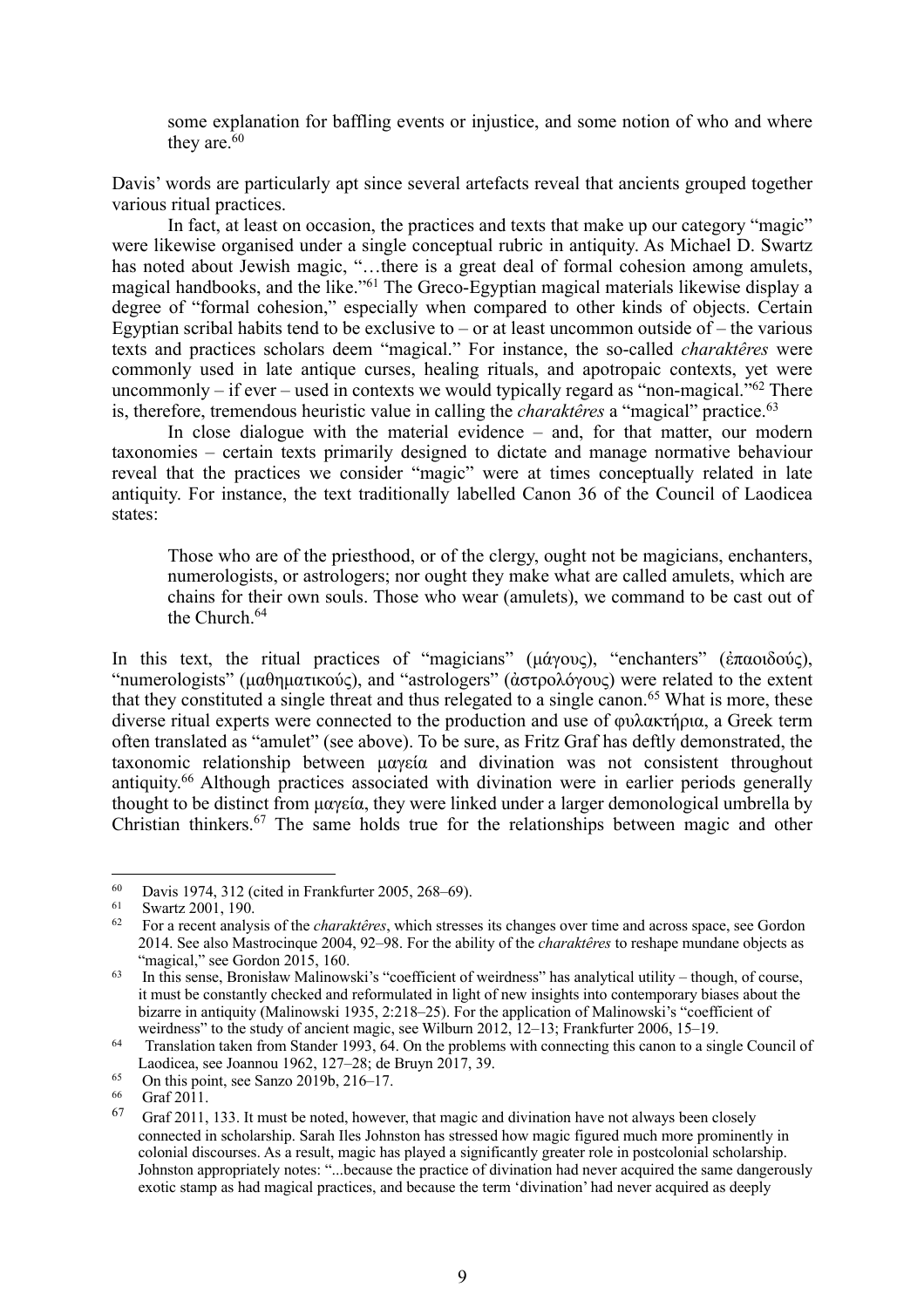subcategories of "ancient religion," such as astrology. It is not surprising, therefore, that Epiphanius of Salamis cast aspersions on Nimrod as the source of both ἀστρολογία and μαγεία (*Pan*. I.3.3). Such taxonomic developments notwithstanding, ancient and modern classifications of ritual do in fact *occasionally* overlap in substantive ways. The strict avoidance of magic can, therefore, occlude such instances of intersection.

The atomising approach is problematic for another reason: it is predicated on the assumption that the disaggregated categories (e.g., amulet, healing, protection, cursing, and divination) constituted clearly identifiable and distinct spheres of ancient religious practice. Yet, within the cluster of social contexts we call the ancient Mediterranean world, the demonological and pathological domains were often inextricably linked.<sup>68</sup> The material record from Christian late antiquity testifies to the blurred boundaries between curative, protective, and exorcistic rituals. Take, for instance, BGU III 954, a now-lost sixth-century CE "amulet" from Heracleopolis Magna (Egypt):

Master, Oh God Almighty, The Fath[er] of our Lord and Savior [Jesus Christ], and Saint Serenus, I, Silvanus, Son of Sarapinus, give thanks and bow [my] head before you, asking and beseeching in order that you might chase away from me, your slave, the demon of the evil eye, the (demon) of the e[vil] d[e]ed an[d] the (demon) of unpleasantness and remove every sickness and every malady from me in order that I might be healthy and [able] to speak the Gospel-prayer [of health]. Our Father, who resides in the heaven[s, may] your name [be holy,] may [y]our ki[ngdom] arrive, may [your] will be done on earth [as] it is in heaven. Give u[s] today o[ur] daily bread and forgive our deb[t]s [a]s also [we] forgive those who are indeb[ted to us,] and do [not] bring us into temptation, Lord, b[ut] deliv[er] us from ev[il. For yours is] the glor[y] forev[er…] and the [?] of those [?]…In the beginning was the [Wor]d. The book of the ge[nealogy of Jesus Christ, S]o[n of David, Son of Abraham.] Oh Light of light, True God, grant me, your servant, light graciously. Saint Serenus, beg for me that I may be completely healthy.69

The juxtaposition of physical concerns ("remove every sickness and every malady from me in order that I might be healthy and [able] to speak the Gospel-prayer [of health]" $)^{70}$  and demonic threats ("chase away from me, your slave, the demon of the evil eye, the (demon) of the e[vil] d[e]ed an[d] the (demon) of unpleasantness")<sup>71</sup> on the object makes it difficult to classify with reference to the proposed subdivisions. Leiden, Ms. AMS 9 (see above) includes requests for protection (e.g., Leiden, Ms. AMS 9 2r, 5–16; 3v, 22–4r, 4), exorcism (e.g., Leiden, Ms. AMS 9 1r, 1; 3v, 10), and healing (e.g., Leiden, Ms. AMS  $9$  7v, 3–4). With which of the labels proposed by Otto, Aune, and Smith should we assign this Coptic codex?72 As John Gager has appropriately noted about facile distinctions between *defixiones* and other ritual technologies, "…across time uses [of amulets] expanded to cover other needs, so that the boundary lines between bowls, amulets, and *defixiones* gradually disappeared."73

pejorative overtones as those that had prompted attempts to redefine 'magic,' it failed to fascinate the same [postcolonial] scholars who began to take up the study of magic" (Johnston 2008, 26).

<sup>&</sup>lt;sup>68</sup> For this connection in the Gospel of Luke, see Twelftree 2014, 217.

<sup>&</sup>lt;sup>69</sup> Translation taken from Sanzo 2008, 31–32.<br><sup>70</sup> Greek:  $\vec{\pi}$ <sup>86</sup>501.8<sup>8</sup> Végov vol. $\vec{\pi}$ 8601.110<sup>3</sup> grég

Greek: πᾶσαν δὲ νόσον καὶ πᾶσαν μαλακίαν ἄφελε ἀπ'ἐμοῦ, ὅπως ὑγιάνω κ(αὶ) [μελ]λ[ήσω] εἰπεῖν τὴν εὐαγγελικὴν εὐχὴν [ὑγιής].

<sup>71</sup> Greek: διώξης ἀπ᾽ἐμοῦ, τοῦ δούλου, τὸν δαίμονα προβασκανίας καῖ τον κ[ακο]ε[ρ]γίας καὶ τὸν τῆς ἀηδίας.

 $72 \text{ In addition to the blurred lines between exorcism, apotropaic activity, and healing in the amuletic record.}$ exorcism was conflated with the domains of baptism and "conversion" in texts, such as the *Apostolic Tradition*. See especially Dölger 1909; Leeper 1993; Sorensen 2002, 14–17.

<sup>73</sup> Gager 1992, 220.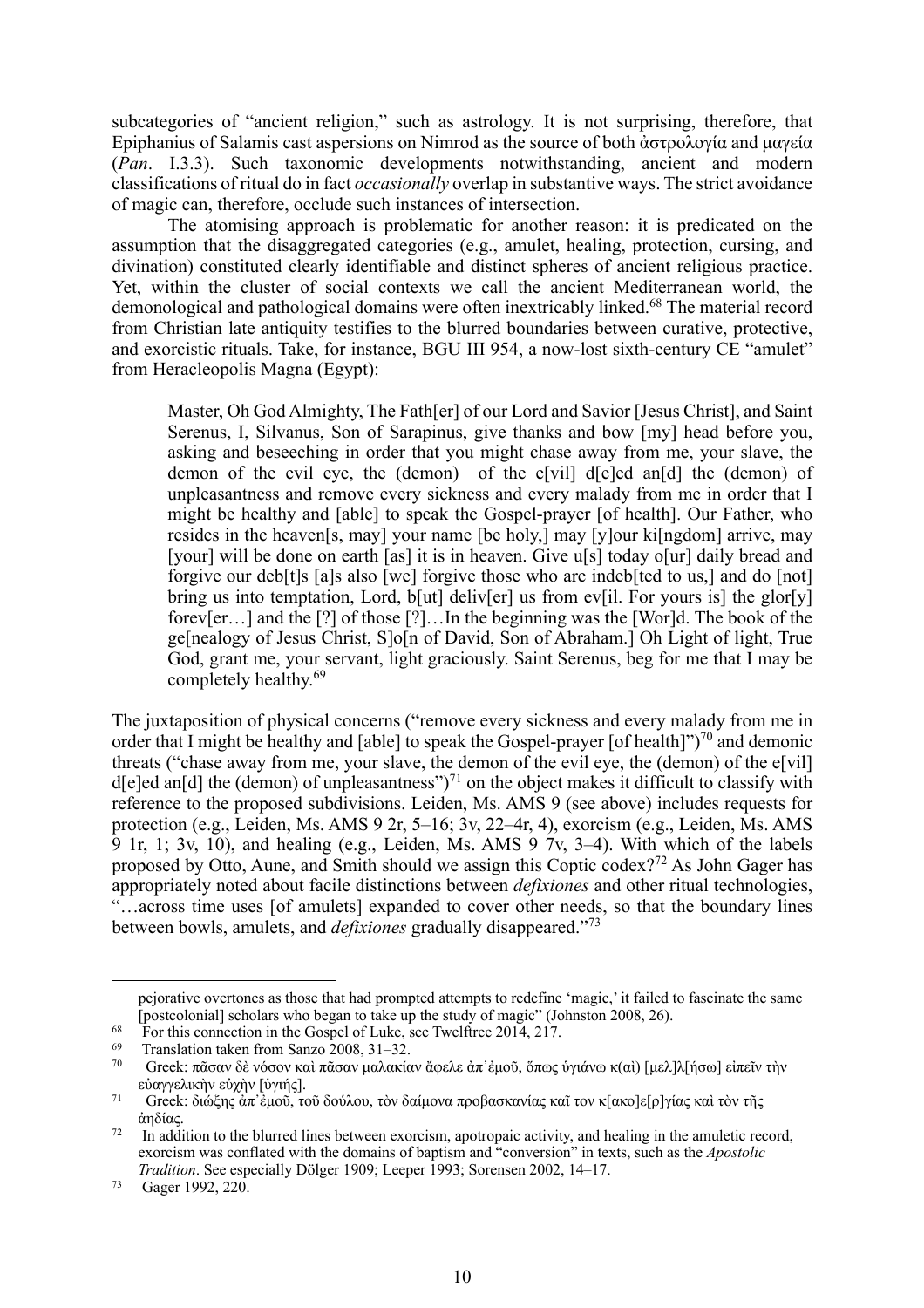In sum, the deconstructionist position more or less consistently advocated by Smith, Aune, and Otto fails on two analytical levels. First, this approach does not grapple enough with the occasional – though significant – taxonomic overlaps between ancient and modern notions of magic. Although one certainly cannot claim that ancient practitioners organised their taxonomies of illicit ritual along the same lines as, for instance, modern scholars, there are in fact many important points of convergence between these respective groups. Such moments of intersection can be usefully illuminated in dialogue with broader analytical categories, magic among them. Second, the deconstructionist approach does not take into sufficient account the conceptual connections that *some* ancient practitioners made between the domains of healing, protection, cursing, and divination and thus the *occasional* blurring of these subcategories on particular ritual artefacts. In other words, the disaggregating methodology offered by these scholars does little to alleviate taxonomic ambiguity. Indeed, the simple preference for religion over magic – with or without the various micro-categories – frequently exchanges one set of analytical problems for another. Jesper Sørensen captures well the underlying problems with the abstinence approach to scholarly terminology, especially magic:

…it is difficult to see what is gained by exorcising such broad synthetic terms as magic (or 'religion' for that matter). The whole idea seems to rest on a dubious reminiscence from logical positivism where concepts, and especially scientific concepts, are thought of as neutral reflections of real things found out there in the world. Of course, 'magic' is not a natural category found in the world, but neither are 'religion', 'society', and 'elephant'.74

In the end, Otto's claim that replacing magic with religion *inherently* "make[s] better sense of the ancient sources" is unconvincing.

### **3. Conclusions**

This essay has sought to demonstrate that, like the uncritical use of the term magic, the complete avoidance of the term magic – especially when it is governed exclusively by an atomising approach to ancient religion – has inherited biases that can negatively impact analysis and interpretation. One must, therefore, adopt a position, which neither completely avoids the term "magic" nor naively absorbs and reproduces the ideological baggage associated with the term in its traditional (scholarly) usage.<sup>75</sup> Ironically, it was Jonathan Z. Smith who penned one of the best statements about analytical vocabulary, specifically about the term religion:

'Religion' is not a native term; it is a term created by scholars for their intellectual purposes...It is a second-order, generic concept that plays the same role in establishing a disciplinary horizon that a concept such as 'language' plays in linguistics or 'culture' plays in anthropology. There can be no disciplined study of religion without such a horizon.76

To take a bit of liberty with Smith's words on religion and apply them to the concerns at hand, magic is not a problematic term *per se*, but one tool among many that scholars of antiquity should use. This is not to say that we should wield the term haphazardly (e.g., translating every instance of μαγεία as "magic"); as scholars we must critically engage with the category magic,

 <sup>74</sup> Sørensen 2007, 2. Henk Versnel makes a very similar point when he writes, "Magic does not exist, nor does religion. What do exist are our definitions of these concepts" (Versnel 1991, 177).<br>
For a similar approach to the category religion, see Wendt 2016, 30–36.<br>
Smith 1998, 281–82.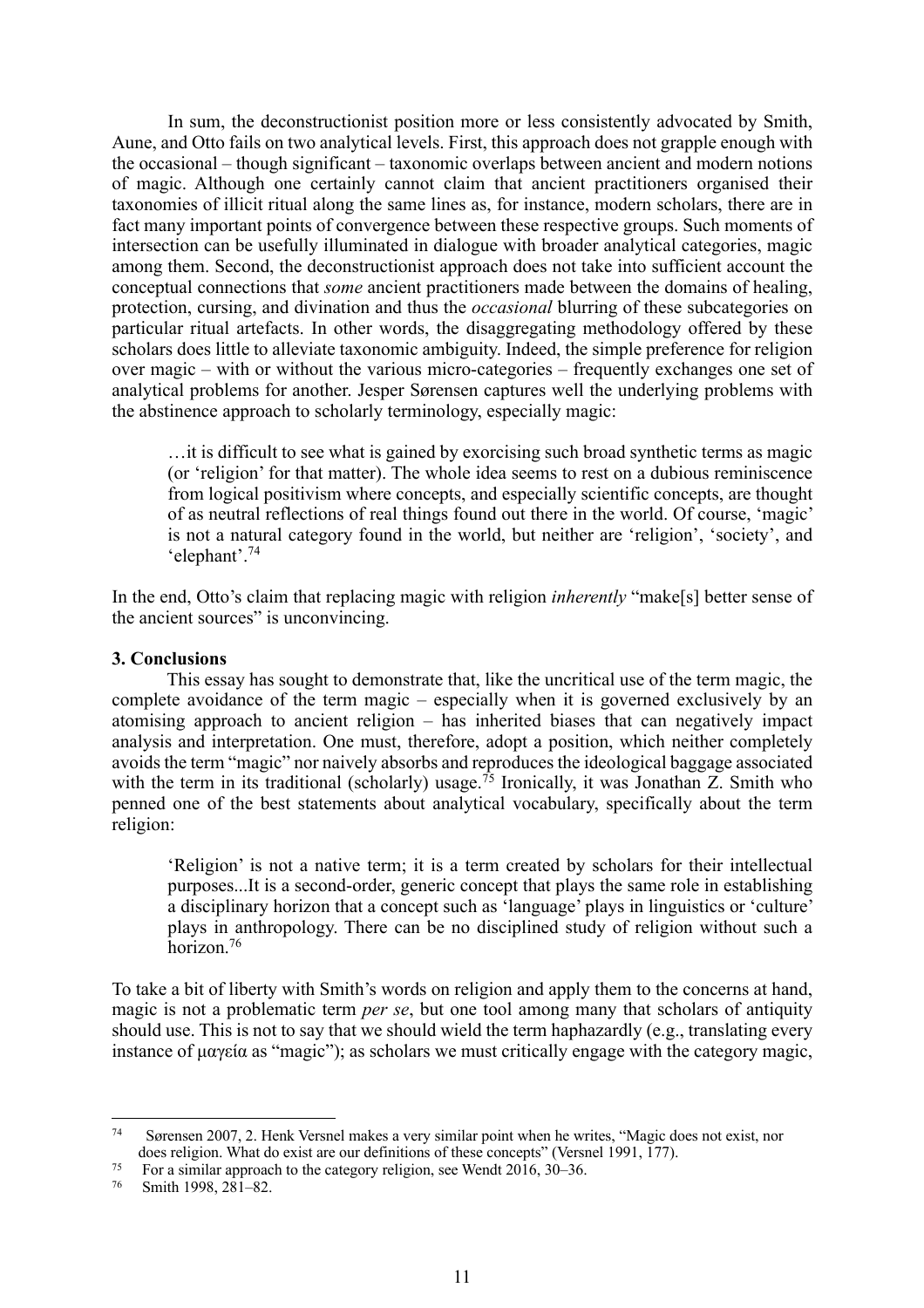balancing deconstructive analysis with the need in certain contexts for magic as a heuristic rubric.77

To be sure, the application of such a balanced approach will not be a simple or easy task. Which items ought to be considered "magical"? Which "religious"? Which "scientific," "economic," or "political"? Which "ancient"? Which "late antique"? There will never be perfect answers to such questions. Ultimately, our selection of rubrics should depend upon our analytical goals and research questions. Does labelling a text, object, or practice magical – and thus placing it into comparison with other materials scholars have labelled magical – facilitate our examination of a specific text or help us address a particular question? If not, we must try to find a better match. $\bar{78}$ 

But, one might object, isn't magic a vague or imprecise term (and thus analytically unhelpful)? In another venue, Otto noted that, in his co-edited volume *Defining Magic: A Reader*, more than 39 semantic and 35 theoretical notions of "magic" were offered.<sup>79</sup> This "heterogeneity" of scholarly ideas about "magic" might appear to reflect the term's absence of any clear reference point.<sup>80</sup> Yet, despite the divergent definitions of and approaches to magic, there is a high degree of scholarly agreement on which concerns, functions, and primary sources are included within the category "ancient magic." As Roy Rappaport once noted about the term religion, "…vagueness is not vacuity, and we know well enough what people mean by the term to get on with things."81 Ironically, the theorists who deny the usefulness of magic inadvertently concede this point. In addition to the words of Jonathan Z. Smith (cited toward the beginning of this essay), in which he argues for sub-dividing "phenomena *commonly* denoted by 'magic,'"82 David Aune (2007) argued that magic is:

*typically* thought to include most of the following types of rituals: healing, exorcism, divination, curse tablets ('tabellae defixionum,' or 'defixiones'), necromancy, erotic rituals, incantations, the evil eye, uses of the divine name, and amulets, to list major categories.83

Likewise, Bernd-Christian Otto (2013), after making the case for abandoning the category magic, posed the question, "…how should Classicists deal with source material *habitually*  tagged as 'magic' in Classical discourse?"84 This long-standing and broad agreement in scholarship about which sources and concerns make up the category "(ancient) magic" in fact offers a very useful point of departure.

But again, we must always reflect on the inherent biases of our analytical categories. We should critically engage with the connotations and associations that magic currently evokes, without necessarily feeling compelled to postulate new definitions.<sup>85</sup> Are any of the inherited

 <sup>77</sup> I thus agree with those scholars who see the need for magic as an "etic" term (e.g., Versnel 1991; Bremmer

 $18<sup>78</sup>$  Frankfurter reaches a similar conclusion, when he notes that we should "ask ourselves what is gained or lost by describing data with one etic term or another" (Frankfurter 2019, 11).<br>
Otto 2017, 43; cf. Otto and Stausberg 2013, 2–3, 9–10.<br>
<sup>80</sup> Mark C. Taylor has in fact argued that the "rich equivocity" of terms in the stud

their analytical usefulness (Taylor 1998, 16–18).

<sup>81</sup> Rappaport 1999, 23.<br>
82 Smith 1995, 16–17 (emphasis mine).<br>
83 Aune 2008, 231, 32 (emphasis mine).

<sup>&</sup>lt;sup>83</sup> Aune 2008, 231–32 (emphasis mine).<br><sup>84</sup> Otto 2013, 319 (emphasis mine).

 $84$  Otto 2013, 319 (emphasis mine).

<sup>85</sup> Otto is certainly correct in challenging the automatic impulse to offer monothetic or polythetic definitions of terms (Otto 2017, 51). But the "polysemantic analysis" (i.e., dividing scholarly usages of a given term into "sets of notions" or "triggers," which provide the guiding analytical framework) that he pioneers is, in my estimation, unworkable; many of the "sets of notions" are likewise based on problematic categories, which would require their own "polysemantic analyses," thus resulting in an endless chain of "triggers" and sub-triggers. For instance, Otto includes under his first set of notions of "religious individualization" the following trigger (A3): "Pluralization (this may imply basic 'extensions of social orbits,' but also multi-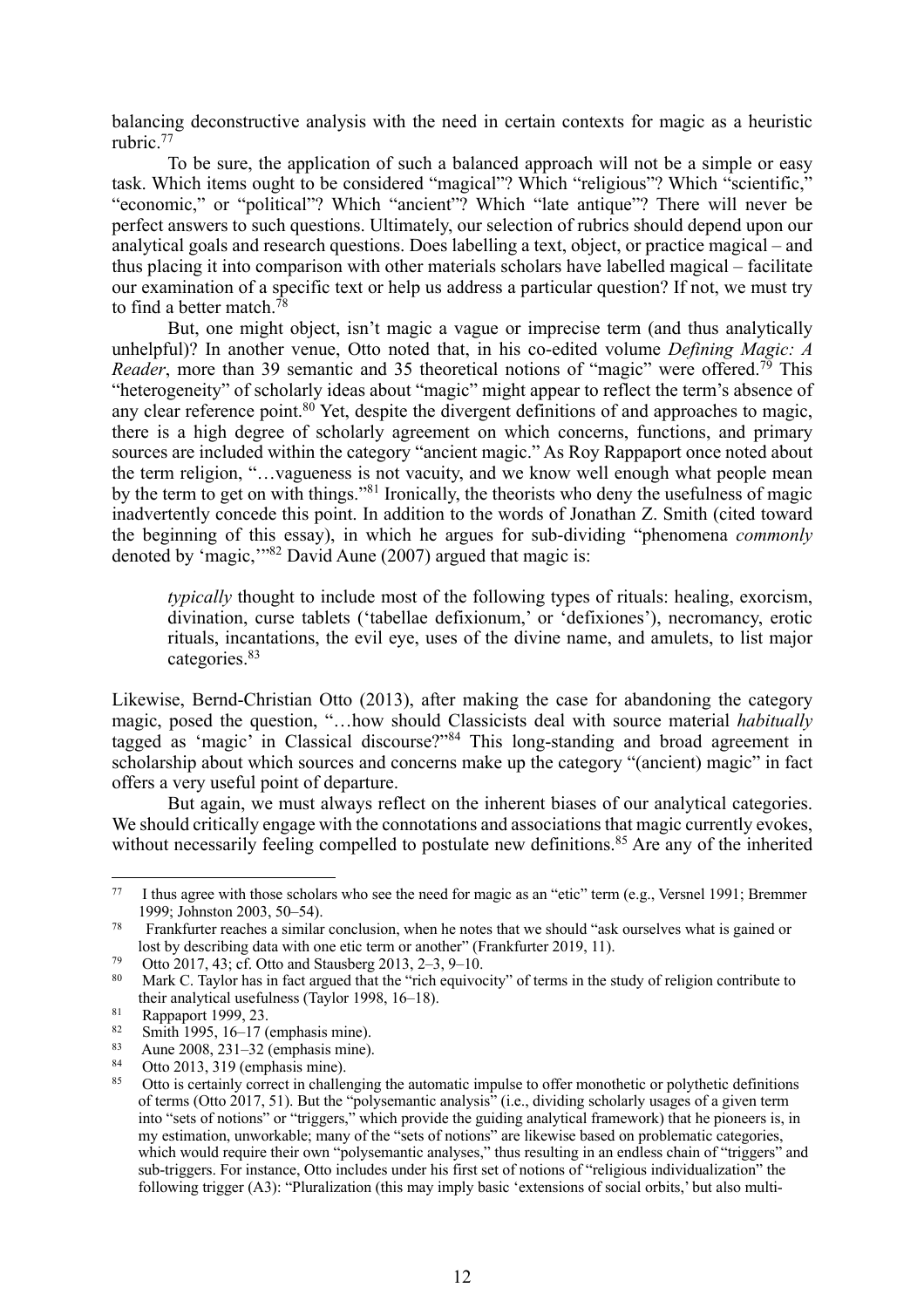qualities of magic inappropriate for the source(s) we are examining? If so, we should be explicit with our readers about such incongruities. This kind of analysis will inevitably need to be nuanced, taking into account the strengths and weaknesses of a given theory/theorist or of the boundaries around a given corpus of sources. To take just one example: although many of Sir James Frazer's thoughts on magic (e.g., its placement at the beginning of a cultural evolutionary scheme<sup>86</sup> and its "manipulative" quality) are not very useful for virtually all contemporary research questions, his claim that magic operates according to the sympathetic principles of homeopathic association (i.e., "like produces like or that an effect resembles its cause") and contagious association (i.e., "things which have once been in contact with each other continue to act on each other at a distance after the physical contact has been severed") goes some way toward capturing the assumed logic found in many of the extant ritual objects from antiquity.87 Indeed, several scholars, including Derek Collins, David Frankfurter, and myself, have found explanatory power in the principle of analogy for our analyses of ancient magical practices (even if we have rejected many of Frazer's colonial biases on the matter).<sup>88</sup>

We must also continually bear in mind that several of the problems with magic have little to do with magic *per se*; they reflect broader problems with rigidly organised scholarly taxonomies. Both users and deniers of magic have often assumed that a given kind of object (e.g., amulet or *defixio*) or concern (e.g., healing or cursing) *must* have *only one* overarching label – whether magic, religion, or whatever. But such a narrow approach to labelling is by no means our only option. In this vein, we should not merely take a critical stance toward all of our inherited rubrics, but we should also be willing to experiment with categories, classifying familiar sources in unfamiliar ways (if only for select studies).89 One can find much analytical utility for certain research questions in treating amulets and similar objects, for instance, alternatively as "magical" or – in the tradition of Otto and Aune  $(2014)$  – as "religious." To reference Leiden, Ms. AMS 9 once more: this Coptic codex might be productively described as a magical object or as a religious object. If one's scholarly interest, for instance, centres on questions of scriptural reception in apotropaic, curative, and exorcistic contexts – and/or in quotidian contexts traditionally ignored in scholarly research – Leiden, Ms. AMS 9 might be usefully labelled as a "magical" object. Indeed, this codex has been typically classified as

religiosity, syncretism, hybridity, patchwork, entanglement…)" (Otto 2017, 34). Each of the items on this list is "polysemantic" in its own right and would thus require its own "set of notions" (presumably before one might consider its meaning and significance for the original category, "religious individualization"). This critique of his "polysemantic analysis" notwithstanding, his taxonomic focus on scholarly approaches to terms (and not on some naïve "emic" view) is worthwhile and resonates with the argument I make below (see Otto 2017, 32).<br><sup>86</sup> As Robert H. Lowie noted nearly 100 years ago, "Frazer's argument breaks down at every point, and even

if we adopt his definitions there is no reason to ascribe greater antiquity to magic than to religion" (Lowie 1925, 147).<br>Frazer 1911, 52.

<sup>&</sup>lt;sup>87</sup> Frazer 1911, 52. 88 Frazer 1911, 52. 88 Frazer's Collins 2008, 108–109; Sanzo 2014, 65–69. Collins, who finds value with Frazer's notion of analogy (with, of course, further nuance), properly notes: "…to the extent that homeopathic and contagious magic were premised on a misunderstanding of natural law, Frazer's theory has largely been proven wrong" (Collins 2008, 20). Scholars now generally orient their discussions of analogy in magic around Stanley Tambiah's notion of "persuasive analogy," whereby the participants are not thought to operate from a mistaken idea of empirical analogies, but are said to encourage such analogies through ritual performance (Tambiah 1973; cf. Faraone 1991, 8). Frankfurter has also recently noted that magic – as a heuristic tool of scholars – might usefully connote, for instance, the "material aspects of ritual, local applications of official ritual, and shifting evaluations of traditional religious figures or rites" (Frankfurter 2019, 19). Frankfurter, however, ultimately frames magic as a transitional category, "point[ing] us to something more fundamental in all the religions of antiquity (and beyond): that what we call religion inevitably revolves around the image and the amulet, the assemblage and the inscribed letters, the shrine and the body" (Frankfurter 2019, 20). Although I would agree that magic can point us to such "religious" dimensions, I remain unconvinced by Frankfurter's claim that the utility of magic is limited to its transitional function.

<sup>&</sup>lt;sup>89</sup> For a similar approach to heuristic terms, see Gordon 2015, 134–35.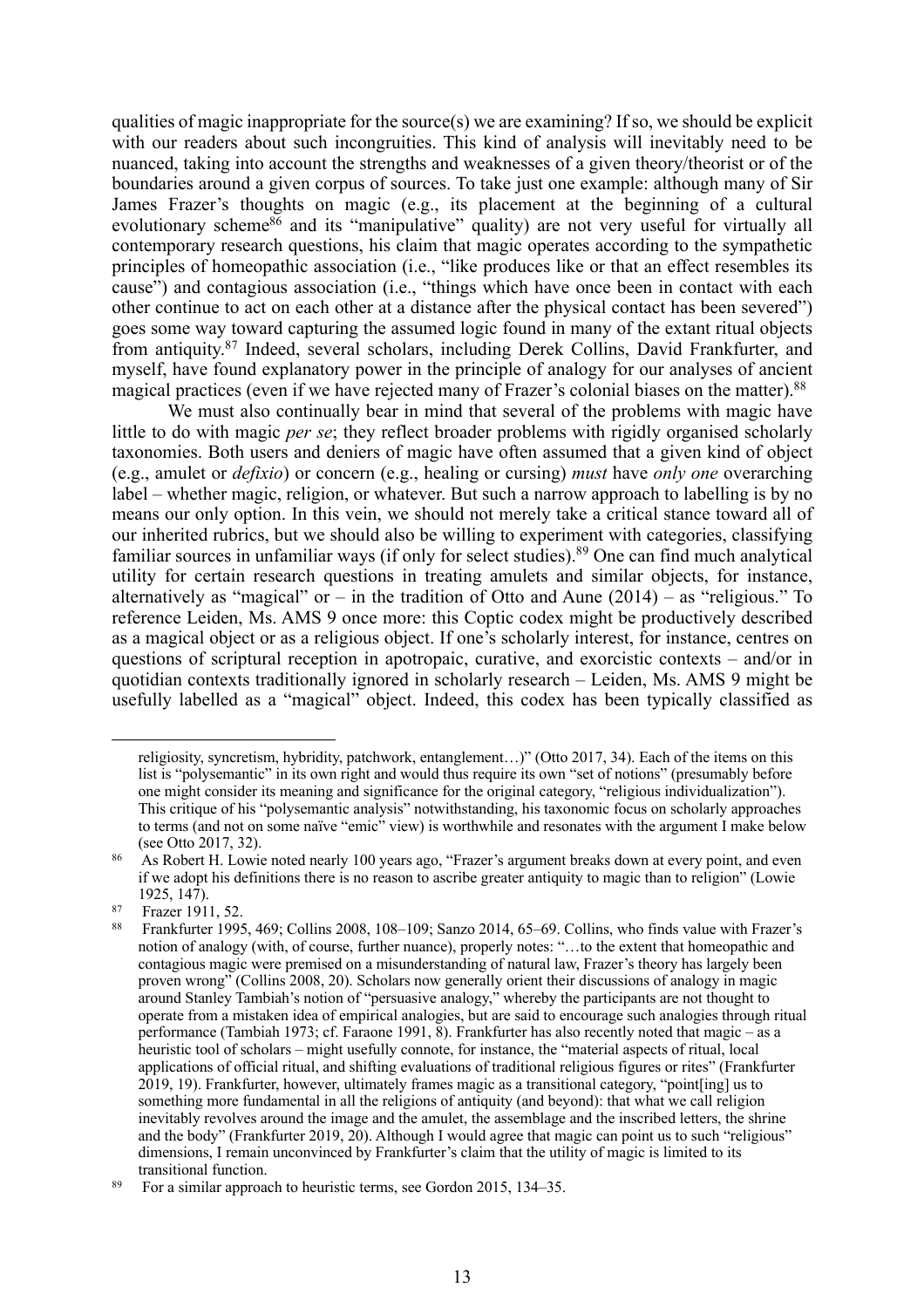"magical" and included within scholarly collections of "magical" objects.<sup>90</sup> Such a classification is not arbitrary since the scribe explicitly says in its opening text (*The Prayer and Exorcism of Saint Gregory*) that his "prayer" ( $\varepsilon \gamma xH$ ) could be used as an "amulet" (ⲫⲩⲗⲁⲕⲧⲏⲣⲓⲟⲛ [e.g., Leiden, Ms. AMS 9, 4r, l. 1]) and, accordingly, could be deposited (e.g., Leiden, Ms. AMS 9, 1v, l. 28) and worn (e.g., Leiden, Ms. AMS 9, 1v, l. 21). It is no wonder, therefore, that this object shares qualities with other artefacts that scholars have labelled "magical" and might be usefully compared with them for certain types of scholarly inquires.<sup>91</sup> If, however, one wishes to assess the practitioner's native classification of this codex, then Leiden, Ms. AMS 9 should be conceived of as "religious" – or, even better, "anti-magical" – and, therefore, ought to be placed alongside other early Christian discourses against illicit rituals.<sup>92</sup> Indeed, the practitioner not only refers to the object as a "prayer" ( $\epsilon \gamma x_H$ ), but, as I also noted above, this codex explicitly condemns a host of rituals with a vitriolic tone, which easily rises to the level found in the writings of Chrysostom, Augustine, and their ilk.

Such taxonomic flexibility ought to be multi-directional and not limited to objects typically deemed "magical." There is much value in treating early Christian prayer, for instance, as a magical practice. One ought not conduct such a study for sensational effect or in order to denigrate prayer, but to raise new questions in light of different comparanda and research frameworks. Situating early Christian prayers within the world of amulets, curses, and the like can help raise new questions about the poetics of prayers. What principles of analogy or contiguity – if any – were at work? How did historical precedents and authoritative traditions function in a given prayer? What role did local specialists play in the promotion of certain forms of prayer and ideas about prayer? How do the material characteristics of an object inscribed with a prayer contribute to the prayer's efficacy?

Again, we should not be shackled by our analytical rubrics, but use them in ways that are valuable to us for our particular studies. In the end, so long as our taxonomies remain flexible and, consequently, we do not relegate particular items, such as healing objects, curses, Roman emperors, coins, and Jesus, *exclusively* to one particular domain of social experience, magic alongside other rubrics (e.g., science, religion, politics, and economy) can help us better understand the fascinating world of antiquity.

# **Bibliography**

- Asad, Talal. 1993. *Genealogies of Religion: Discipline and Reasons of Power in Christianity and Islam.* Baltimore, MD: Johns Hopkins University Press.
- Asad, Talal. 2001. "Reading a Modern Classic: W. C. Smith's The Meaning and End of Religion." *History of Religions* 40:205-222.
- Aune, David E. 1980. "Magic in Early Christianity." In *Aufstieg und Niedergang der römischen Welt*. Volume. II. 23.2, edited by H. Temporini and W. Haase, 1507–57. Berlin: Walter de Gruyter.
- Aune, David E. 2007. "'Magic' in Early Christianity and Its Ancient Mediterranean Context: A Survey of Some Recent Scholarship." *Annali di storia dell'esegesi* 24: 229–94.
- Aune, David E. 2014. "The Use of the Term 'Magic' as a Socio-Religious Category in the Study of the Greco-Roman World and Early Christianity." In *To Set at Liberty: Essays on Early Christianity and Its Social World in Honor of John H. Elliott*, edited by Stephen Black, 15–26. Sheffield: Sheffield Phoenix Press.

<sup>&</sup>lt;sup>90</sup> E.g., Kropp 1931, 73–76, Meyer and Smith 1994, 314–25.<br><sup>91</sup> For instance, this codex includes the *incipits* of the Gospels and LXX Ps 90:1, which are common on amulets and similar contexts during late antiquity. For

<sup>&</sup>lt;sup>92</sup> For this latter approach to Leiden, Ms. AMS 9, see Sanzo 2019a. On early Christian discourses of illicit ritual, see most recently de Bruyn 2017, 17–42; Sanzo 2019b.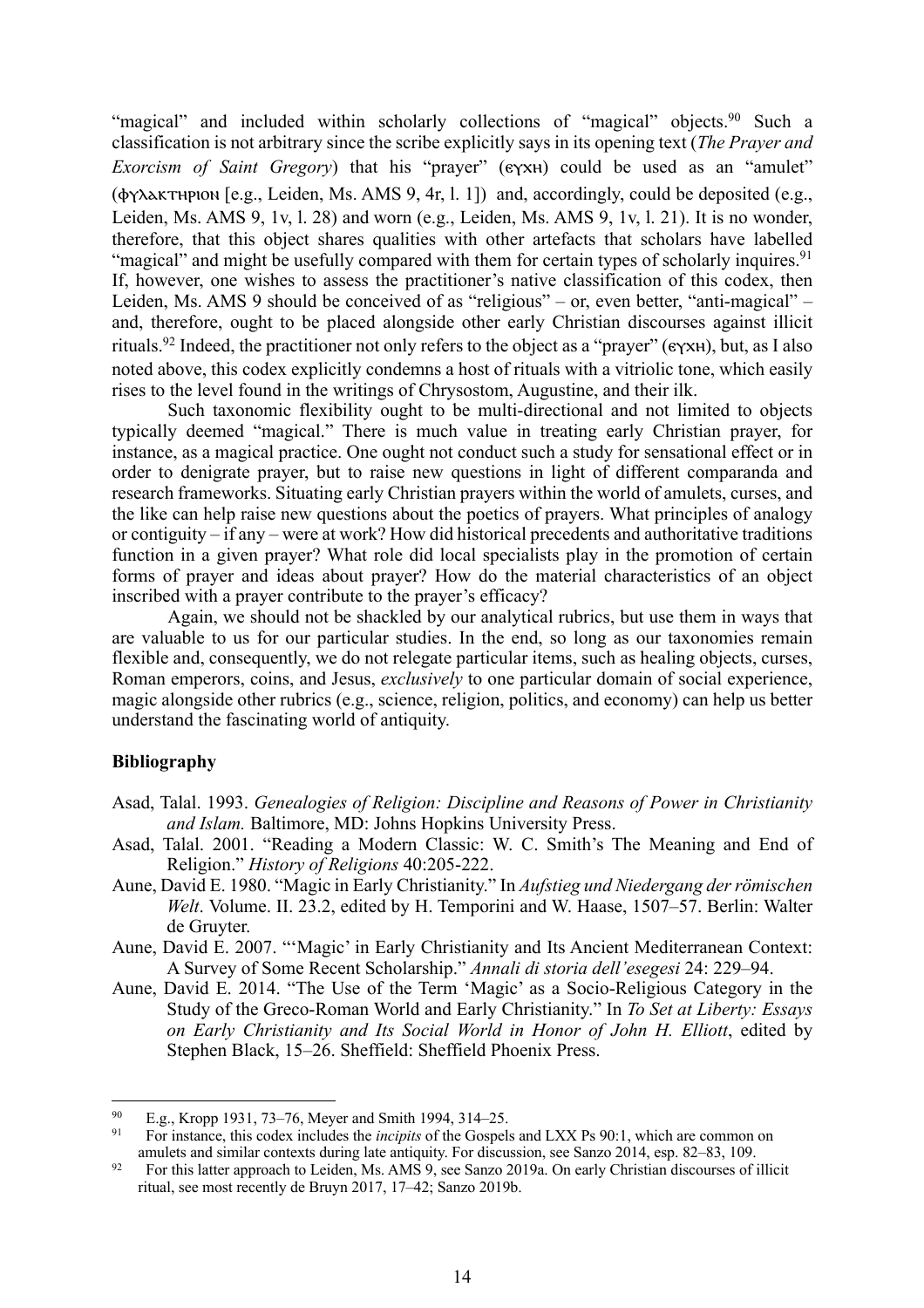- Baumgarten, Albert I. and Marina Rustow. 2011. "Judaism and Tradition: Continuity, Change and Innovation." In *Jewish Studies at the Crossroads of Anthropology and History: Authority, Diaspora, Tradition*, edited by Ra'anan Boustan, Oren Kosansky and Marina Rustow, 207–37. Philadelphia: University of Pennsylvania Press.
- Betz, Hans Dieter. 2003. *The "Mithras Liturgy": Text, Translation, and Commentary*. Tübingen: Mohr Siebeck.
- Blumel, Lincoln H. 2012, *Lettered Christians: Christians, Letters, and Late Antique Oxyrhynchus*. Leiden: Brill.
- Bohak, Gideon. 2008. *Ancient Jewish Magic: A History*. Cambridge: Cambridge University Press.
- Bohak, Gideon, Yuval Harari, and Shaul Shaked, eds., 2011. *Continuity and Innovation in the Magical Tradition*. Leiden: Brill.
- Bonnell, Victoria E. 1980. "The Uses of Theory, Concepts and Comparison in Historical Sociology." *Comparative Studies in Society and History* 22:156–73.
- Bremmer, Jan N. 1998. "'Religion,' 'Ritual,' and the Opposition 'Sacred vs. Profane': Notes Towards a Terminological 'Genealogy.'" In *Ansichten Griechischer Rituale: Geburtstags-Symposium Für Walter Burkert, Castelen bei Basel 15. bis 18 März 1996*, edited by Fritz Graf, 9–32. Stuttgart: B. G. Teubner.
- Bremmer, Jan N. 1999. "The Birth of the Term 'Magic.'" *Zeitschrift für Papyrologie und Epigraphik* 126: 1–12.
- Brown, Michael F. 1997. "Thinking about magic." In *Anthropology of Religion: A Handbook*, edited by Stephen D. Glazier, 121–136. Westport, CT: Greenwood.
- Brubaker, Rogers and Frederick Cooper. 2000. "Beyond 'Identity.'" *Theory and Society* 29: 1– 47.
- Brück, Joanna. 1999. "Ritual and Rationality: Some Problems of Interpretation in European Archaeology." *European Journal of Archaeology* 2:465–85.
- Clark, Elizabeth. 2004. *History, Theory, Text: Historians and the Linguistic Turn*. Cambridge, MA: Harvard University Press.
- Collins, Derek. 2008. *Magic in the Ancient Greek World*. Malden, MA: Blackwell.
- Cunningham, Graham. 1999. *Religion and Magic: Approaches and Theories*. New York: New York University Press.
- Davis, Natalie Zemon. 1974. "Some Tasks and Themes in the Study of Popular Religion." In *The Pursuit of Holiness in Late Medieval and Renaissance Religion*, edited by Charles Trinkaus and Heiko A. Oberman, 307–36. Leiden: Brill.
- De Bruyn, Theodore. 2017. *Making Amulets Christian: Artefacts, Scribes, and Contexts*. Oxford: Oxford University Press.
- Dölger, Franz Joseph. 1909. *Der Exorzismus im altchristlichen Taufritual: Eine religionsgeschichtliche Studie*. Paderborn: Ferdinand Schöningh.
- Donoghue, Denis. 1980. "Deconstructing Deconstruction." *The New York Review of Books*. June 12, 1980 issue.
- Faraone, Christopher A. 1991. "The Agonistic Context of Early Greek Binding Spells." In *Magika Hiera: Ancient Greek Magic and Religion*, edited by Christopher A. Faraone and Dirk Obbink, 3–32. New York: Oxford University Press.
- Faraone, Christopher A. and Dirk Obbink, eds. 1991. *Magika Hiera: Ancient Greek Magic & Religion.* Oxford: Oxford University Press.
- Fitzgerald, Timothy. 2000a. "Experience." In *Guide to the Study of Religion*, edited by Willi Braun and Russell McCutcheon, 125–39. London: Continuum.
- Fitzgerald, Timothy. 2000b. *The Ideology of Religious Studies*. New York: Oxford University Press.
- Frankfurter, David. 1997. "Ritual Expertise in Roman Egypt and the Problem of the Category 'Magician.'" In *Envisioning Magic: A Princeton Seminar and Symposium*, edited by Peter Schäfer and Hans G. Kippenberg, 115–35. Leiden: Brill.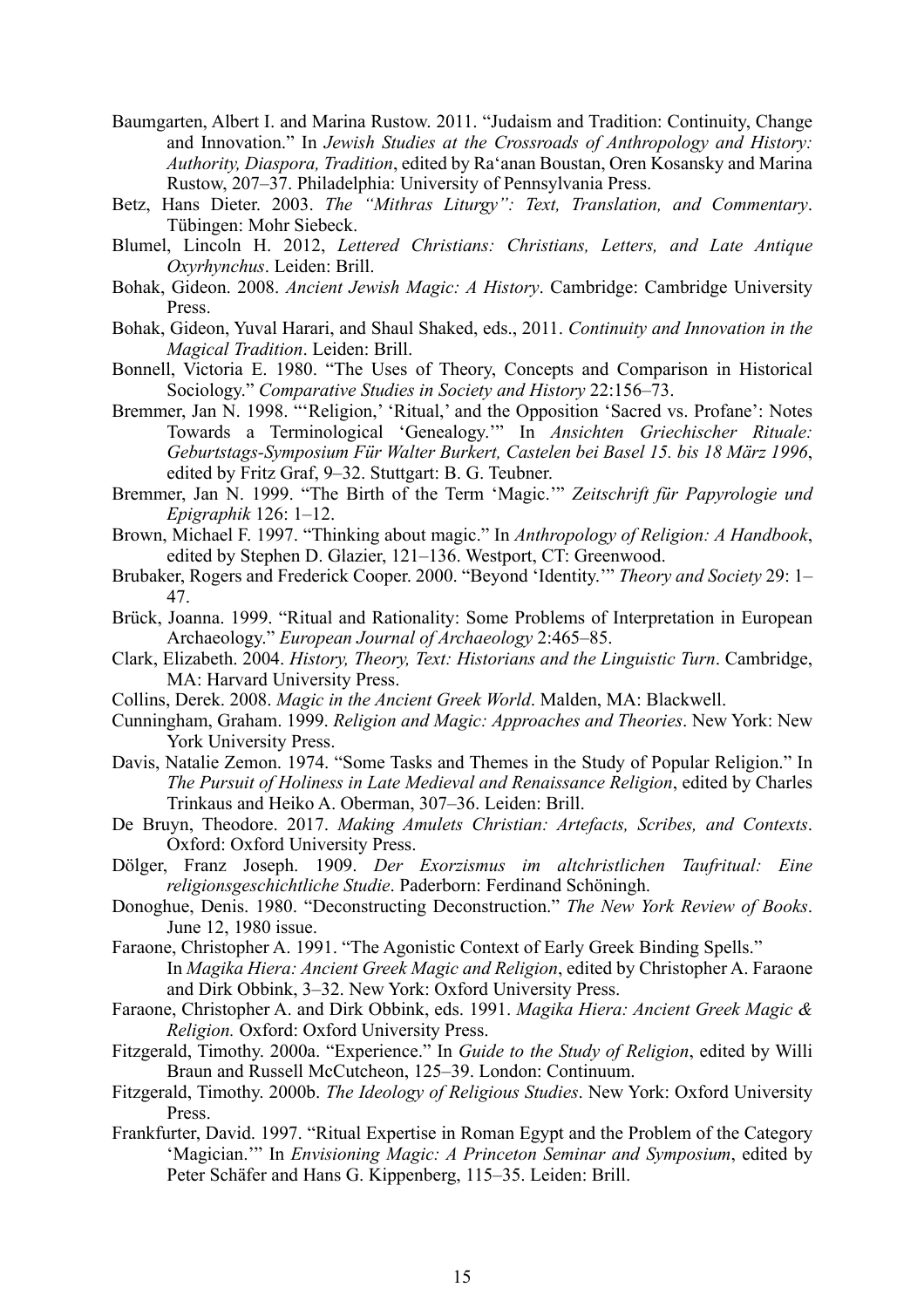- Frankfurter, David. 2005. "Beyond Magic and Superstition." In *A People's History of Late Antique Christianity*, edited by Virginia Burrus, 255–84. Minneapolis: Fortress Press.
- Frankfurter, David. 2006. "Fetus Magic and Sorcery Fears in Roman Egypt." *GRBS* 46: 37– 62.
- Frankfurter, David. 2019. "Ancient Magic in a New Key: Refining an Exotic Discipline in the History of Religions." In *Guide to the Study of Ancient Magic*, edited by David Frankfurter, 3–20. Leiden: Brill.
- Frazer, James. 1911. *The Golden Bough: A Study in Magic and Religion*. London: Macmillan.
- Gager, John G. 1987. "Review: A New Translation of Ancient Greek and Demotic Papyri, Sometimes Called Magical." *The Journal of Religion* 67: 80–81.
- Gager, John G. 1992. *Curse Tablets and Binding Spells from the Ancient World*. Oxford: Oxford University Press.
- Garrett, Susan R. 1989. *The Demise of the Devil: Magic and the Demonic in Luke's Writings*. Minneapolis, MN: Fortress Press.
- Gordon, Richard. 2014. "Charaktêres between Antiquity and Renaissance: Transmission and Re-Invention." In *Les saviors magiques et leur transmission de l'Antiquité à la Renaissance*, edited by Véronique Dasen and Jean-Michel Spieser, 253–300. Florence: Edizioni del Galluzzo.
- Gordon, Richard. 2015. "From Substances to Texts: Three Materialities of 'Magic' in the Roman Imperial Period." In *The Materiality of Magic*, edited by Dietrich Boschung and Jan N. Bremmer, 133–76. Munich: Wilhelm Fink.
- Graf, Fritz. 1997. *Magic in the Ancient World*, translated by Franklin Philip. Cambridge, MA: Harvard University Press.
- Greenfield, Richard P. H. 1995. "A Contribution to the Study of Palaeologan Magic." In *Byzantine Magic*, edited by Henry Maguire. Washington, D.C.: Dumbarton Oaks Research Library and Collection.
- Grimes, Ronald L. "Ritual." 2000. In *Guide to the Study of Religion*, edited by Willi Braun and Russell T. McCutcheon, 259 – 270. London: Cassell.
- Heintz, Florent. 1997. *Simon 'Le magicien'. Actes 8.5–25 et l'accusation de magie contre les prophètes thaumaturges dans l'antiquité*. Paris: Gabalda.
- Hobsbawm, Eric. 1992. "Introduction." In *The Invention of Tradition*, edited by Eric Hobsbawm and Terence Ranger, 1–14. Cambridge: Cambridge University Press.
- Joannou, P.-P. 1962. *Discipline génerale antique (IVe–IXe s.), vol. 1/2: Les canons des synodes particuliers*. Vatican: Tipografia Italo-Orientale 'S. Nilo.'
- Johnston, Sarah Iles. 2003. "Describing the Undefinable: New Books on Magic and Old Problems of Definition." *History of Religions* 43:50–54.
- Johnston, Sarah Iles. 2008. *Ancient Greek Divination*. Malden, MA: Wiley Blackwell.
- Klauck, Hans-Josef. 2003. *Magic and Paganism in Early Christianity: The World of the Acts of the Apostles*, translated by Brian McNeil. Minneapolis, MN: Fortress Press.
- Leeper, Elizabeth Ann. 1993. "The Role of Exorcism in Early Christianity." *StPtr* 26: 59–62.
- Lesses, Rebecca. 1998. *Ritual Practices to Gain Power: Angels, Incantations, and Revelation in Early Jewish Mysticism*. Harrisburg, PA: Trinity Press International.
- Lowie, Robert H. 1925. *Primitive Religion*. London: George Routledge and Sons.
- Mair, Lucy 1972. *An Introduction to Social Anthropology*. London: Clarendon.
- Malina, Bruce J. 2014. "Were there 'Authors' in New Testament Times?" In *To Set at Liberty: Essays on Early Christianity and Its Social World in Honor of John H. Elliott*, edited by Stephen Black, 262–71. Sheffied: Sheffield Phoenix Press.
- Malinowski, Bronisław. 1935. *Coral Gardens and the Their Magic: A Study of the Methods of Tilling the Soil and of Agricultural Rites in the Trobriand Islands*. 2 vols. London: G. Allen & Unwin.
- Markus, Robert A. 1994. "Augustine on Magic: A Neglected Semiotic Theory." *Revue des Études Augustiniennes* 40:375–88.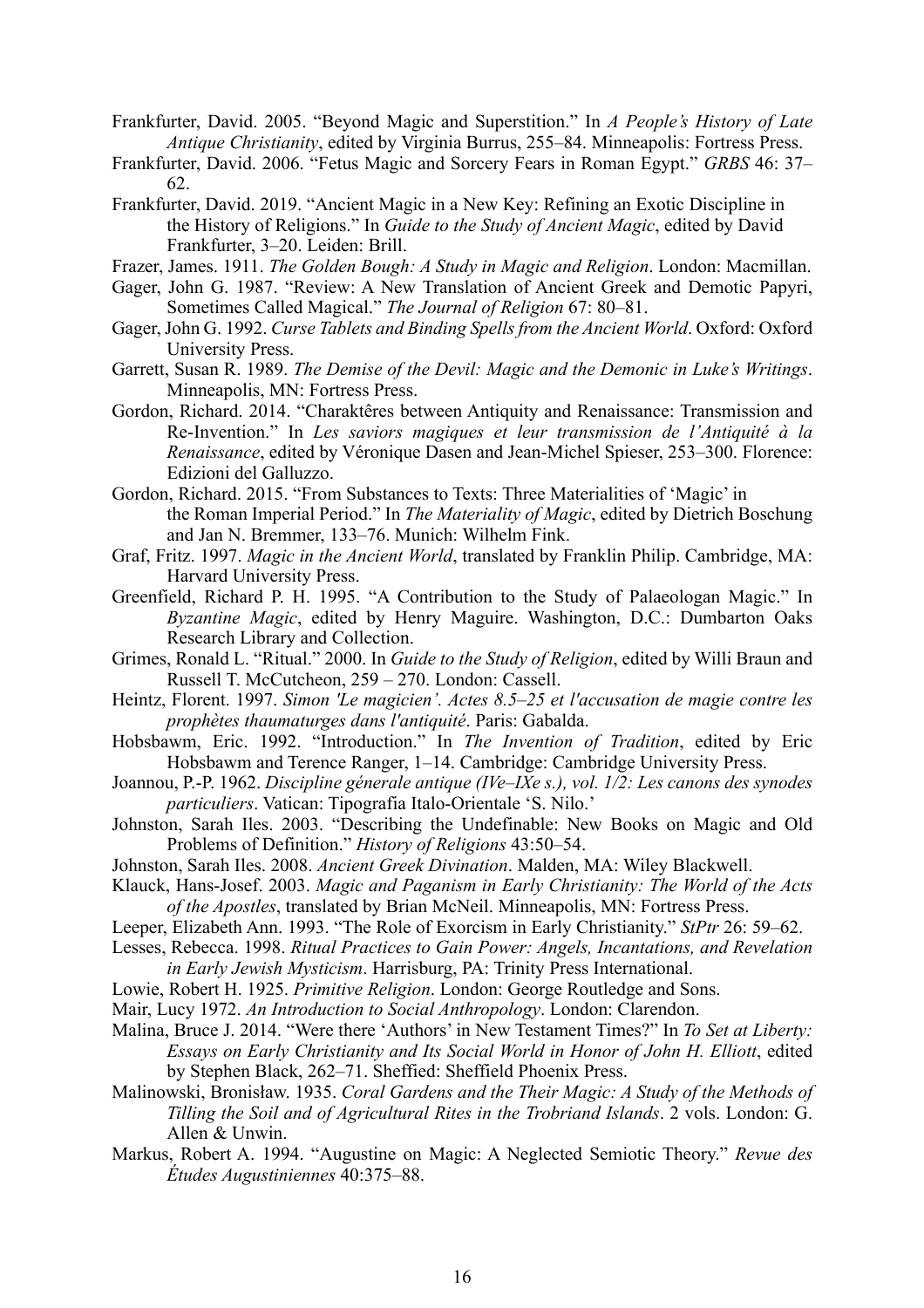- Martin, Craig. 2015. "Theses on the Critique of 'Religion.'" *Critical Research on Religion* 3:297–302.
- Mastrocinque, Attilio. 2004. *Sylloge gemmarum gnosticarum*. Roma: Bollettino di Numismatica.
- Meyer, Marvin W. and Richard Smith, eds. 1994, *Ancient Christian Magic: Coptic Texts of Ritual Power*. Princeton University Press.
- Meyer, Marvin W. and Paul A. Mirecki, eds. 1995. *Ancient Magic and Ritual Power*. Leiden: Brill.
- Mirecki, Paul and Marvin W. Meyer, eds. 2002. *Magic and Ritual in the Ancient World*. Leiden: Brill.
- Nongbri, Brent. 2013. *Before Religion: A History of a Modern Concept*. New Haven: Yale University Press.
- Otto, Bernd-Christian. 2011. *Magie: Rezeptions- und diskursgeschichtliche Analysen von der Antike bis zur Neuzeit*. Berlin: De Gruyter.
- Otto, Bernd-Christian. 2013. "Towards Historicizing 'Magic' in Antiquity." *Numen* 60:308–47.
- Otto, Bernd-Christian. 2017. "Magic and Religious Individualization: On the Construction and Deconstruction of Analytical Categories in the Study of Religion." *Historia Religionum: An International Journal* 9 (2017): 29–52.
- Otto, Bernd-Christian and Michael Stausberg, eds. 2013. *Defining Magic: Reader*. Sheffield: Equinox.
- Petrucci, Armando. 1995. "From the Unitary Book to the Miscellany." In *Writers and Readers in Medieval Italy: Studies in the History of Written Culture* by Armando Petrucci, edited and translated by Charles M. Radding, 1–18. New Haven: Yale University Press.
- Pleyte, Willem and Pieter A. A. Boeser. 1897. *Manuscrits coptes du Musée d'antiquités des Pays-Bas à Leide*. Leiden: Brill.
- Price, Simon. 1999. *Religions of the Ancient Greeks*. Cambridge: Cambridge University Press.
- Rappaport, Roy A. 1999. *Ritual and Religion in the Making of Humanity*. Cambridge: Cambridge University Press.
- Reed, Annette Yoshiko. 2014. "Gendering Heavenly Secrets? Women, Angels, and the Problem of Misogyny and 'Magic.'" In *Daughters of Hecate: Women and Magic in the Ancient World*, edited by Kimberly B. Statton and Dayna S. Kalleres, 108–51. Oxford: Oxford University Press.
- Reimer, Andy M. 2002. *Miracle and Magic: A Study in the Acts of the Apostles and the Life of Apollonius of Tyana*. London: T&T Clark.
- Remus, Harold. 1982. "'Magic or Miracle': Some Second-Century Instances." *Second Century* 2:127-156.
- Salzman, Michelle. 1987. "Superstitio in the Codex Theodosianus and the Persecution of Pagans." *VC* 41: 172–88.
- Sanzo, Joseph E. 2008. "Canonical Power: A 'Tactical' Approach to the Use of the Christian Canon in P. Berlin 954." *Saint Shenouda Coptic Quarterly* 4: 28–45.
- Sanzo, Joseph E. 2013. "Review of Materia Magica: The Archaeology of Magic in Egypt, Spain and Cyprus (Ann Arbor, University of Michigan Press, 2013)." *The Bulletin of the American Society of Papyrologists* 50: 353–58.
- Sanzo, Joseph E. 2019a. "At the Crossroads of Ritual Practice and Anti-Witchcraft Discourse in Late Antiquity: An Afterword." (this paper is currently under review as a part of a special issue of *Magic, Ritual, and Witchcraft* 14.2, edited by Richard Gordon and Esther Eidinow).
- Sanzo, Joseph E. 2019b. "Early Christianity." In *Guide to the Study of Ancient Magic*, edited by David Frankfurter, 192–233. Leiden: Brill.
- Smith, Jonathan Z. 1980. "Fences and Neighbors: Some Contours of Early Judaism." In *Approaches to Ancient Judaism*, edited by W. S. Green, Vol. 2. Missoula: Scholars Press, 1–25.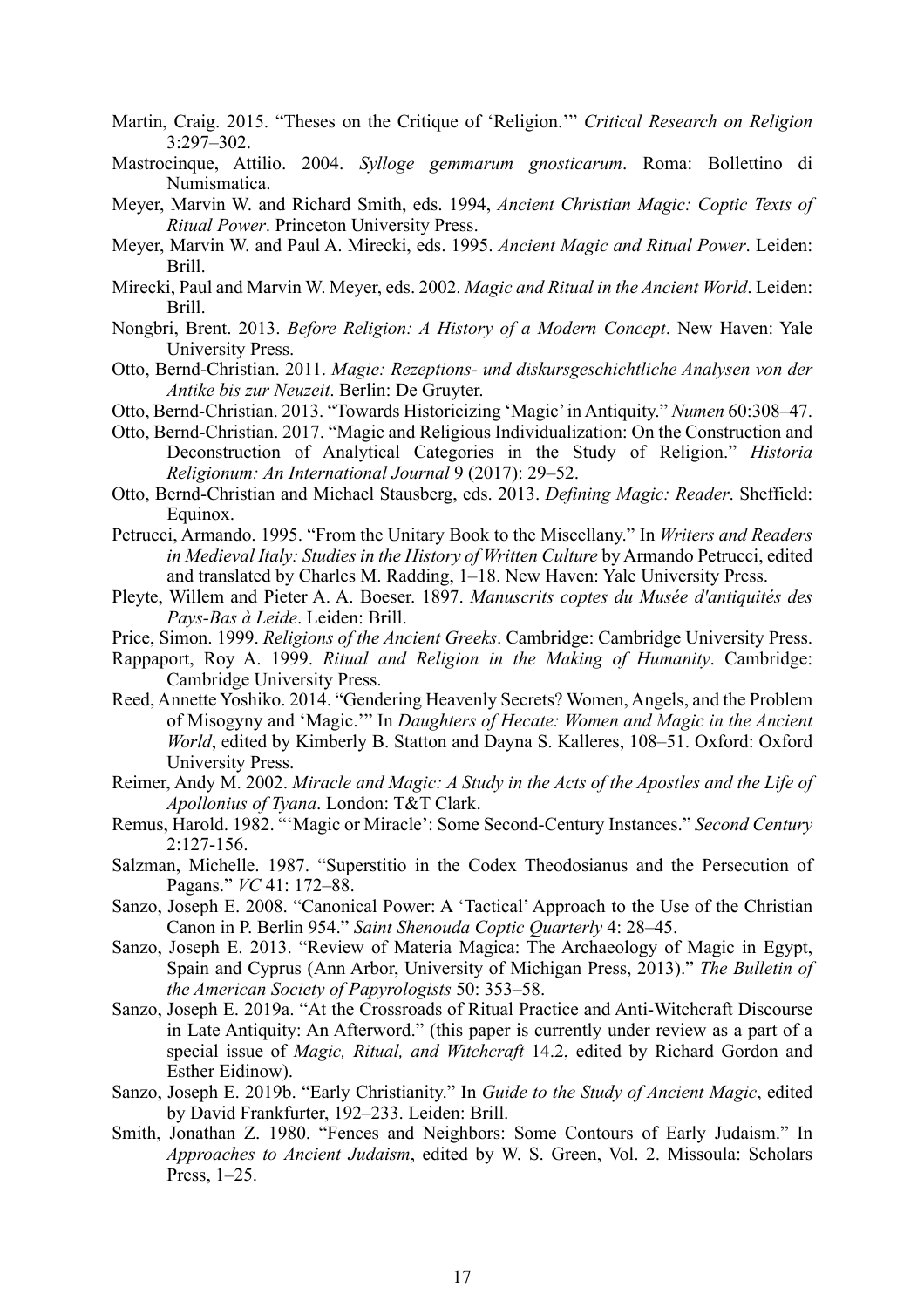- Smith, Jonathan Z. 1995. "Trading Places." In *Ancient Magic and Ritual Power*, edited by Marvin Meyer and Paul Mirecki, 13-27. Leiden: Brill.
- Smith, Jonathan Z. 1998, 'Religion, Religions, Religious.' *Critical Terms for Religious Studies*, edited by Mark Taylor, 269–84. Chicago: University of Chicago Press.
- Smith, Jonathan Z. 2002. "Great Scott! Thought and Action One More Time." In *Magic and Ritual in the Ancient World*, edited by Paul Mirecki and Marvin W. Meyer, 73–91. Leiden: Brill.
- Smith, Jonathan Z. 2004. *Relating Religion: Essays in the Study of Religion*. Chicago: University of Chicago Press.
- Smith, Wilfred Cantwell. 1962. *The Meaning and End of Religion: A New Approach to the Religious Traditions of Mankind*. New York: Macmillan.
- Sorensen, Eric. 2002. *Possession and Exorcism in the New Testament and Early Christianity*. Tübingen: Mohr Siebeck, 2002.
- Sørensen, Jesper. 2007. *A Cognitive Theory of Magic*. Lanham: AltaMira Press.
- Stander, H. F. 1993. "Amulets and the Church Fathers." *Ekklesiastikos Pharos* 75.2: 55–66.
- Stratton, Kimberly. 2007. "The Rhetoric or 'Magic' in Early Christian Discourse: Gender, Power, and the Construction of 'Heresy.'" In *Mapping Gender in Ancient Religious Discourses*, edited by T. Penner and C. Vander Stichele, 89–114. Leiden: Brill.
- Stratton, Kimberly B. 2014. "Interrogating the Magic–Gender Connection." In *Daughters of Hecate: Women and Magic in the Ancient World*, edited by Kimberly B. Stratton and Dayna S. Kalleres, 1–37. Oxford: Oxford University Press.
- Stratton, Kimberly B. and Dayna S. Kalleres, 2014. *Daughters of Hecate: Women and Magic in the Ancient World*. Oxford: Oxford University Press.
- Styers, Randall. 2004. *Making Magic: Religion, Magic, and Science in the Modern World*. New York: Oxford University Press.
- Swartz, Michael. 2001. "The Dead Sea Scrolls and Jewish Magic and Mysticism." *Dead Sea Discoveries* 8:182-193.
- Szirmai, John A. 1999. *The Archaeology of Medieval Bookbinding*. Aldershot: Ashgate.
- Tambiah, Stanley J. 1973. "Form and Meaning of Magical Acts: A Point of View." In *Modes of Thought*, edited by Robin Horton and Ruth Finnegan, 199–229. London: Faber and Faber.
- Taylor, Mark C. 1998. "Introduction." In *Critical Terms for Religious Studies*, edited by Mark C. Taylor, 1–20, Chicago: University of Chicago Press.
- Thomas, Keith. 1971. *Religion and the Decline of Magic*. New York: Charles Scribner's Sons.
- Thomas, Keith. 1975. "An Anthropology of Religion and Magic, II." *The Journal of Interdisciplinary History* 6: 91–109.
- Twelftree, Graham H. 2009. "Jesus and Magic in Luke-Acts." In *Jesus and Paul: Global Perspectives in Honor of James D. G. Dunn. A Festschrift for his 70th Birthday*, edited by B. J. Oropeza, C. K. Robertson, and Douglas C. Mohrmann, 46–58. London: T&T Clark.
- Twelftree, Graham H. 2014. "Exorcism in Early Christianity." In *Hermeneutik der frühchristlichen Wundererzählungen: Geschichtliche, Literarische und rezeptionsorientierte Perspektiven*, edited by Bernd Kollmann and Ruben Zimmermann, 205–30. Tübingen: Mohr Siebeck.
- Versnel, Henk S. 1991. "Some Reflections on the Relationship Magic-Religion." *Numen* 38:177–97.
- Weber, Max.1993. *The Sociology of Religion*. Boston: Beacon Press.
- Wendt, Heidi. 2016. *At the Temple Gates: The Religion of Freelance Experts in the Early Roman Empire*. New York: Oxford University Press.
- Wilburn, Andrew T. 2013. *Materia Magica: The Archaeology of Magic in Roman Egypt, Cyprus, and Spain*. Ann Arbor, MI: University of Michigan Press.